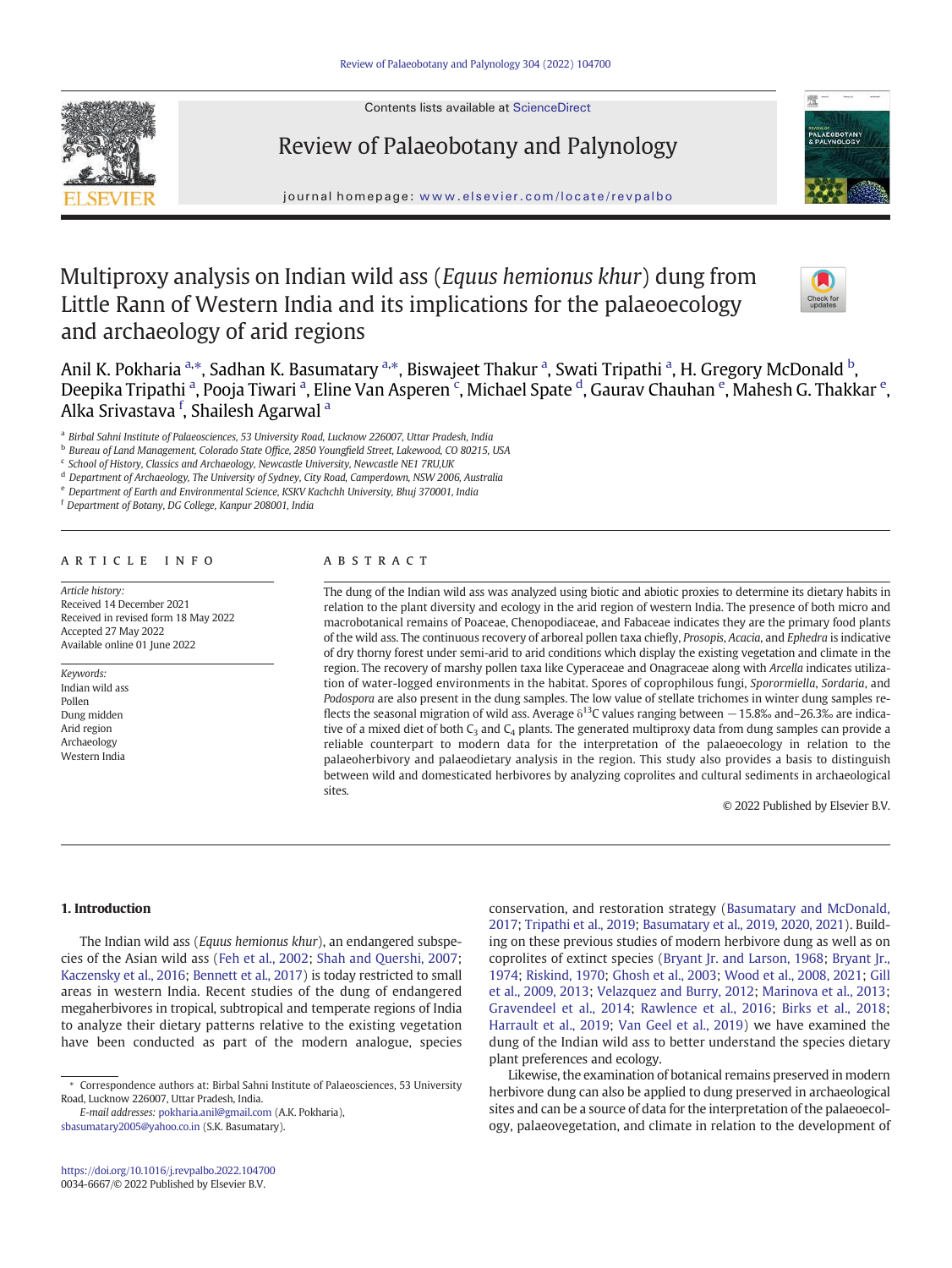human cultures and their impact on the local environment and fauna ([Akeret et al., 1999;](#page-10-0) [Baeten et al., 2018](#page-10-0); [Smith and Proctor, 2019](#page-11-0); [Rutunno et al., 2019](#page-11-0); [Dunseth et al., 2019;](#page-10-0) [Fuks and Dunseth, 2021\)](#page-10-0).

Previous palynological work on soils in northwestern India provides a basis to understand the modern pollen rain of the region and aid in reconstructing the palaeovegetation and climate ([Singh et al., 1973\)](#page-11-0). However, to date, no palynological work has been attempted on surface soil of Kachchh and its neighboring areas for developing a similar modern pollen analogue for palaeoecological interpretation of this region. The systematic study of modern pollen rain from surface samples of arid and semi-arid region is difficult due to the scarcity of depositional environments like forests, swamps, lakes, and wetlands that favor pollen preser-vation ([Horowitz, 1992](#page-10-0); [Scott et al., 2022\)](#page-11-0). Dung can serve as a complementary data source and counterpart to more traditional sources of pollen in the arid regions [\(Scott and Bousman, 1990;](#page-11-0) [Scott and](#page-11-0) [Cooremans, 1992](#page-11-0); [Scott and Cooremans, 1992](#page-11-0); [Scott and Vogel, 2000](#page-11-0); [Carrión, 2002;](#page-10-0) [Pearson and Betancourt, 2002;](#page-11-0) [Scott et al., 2004](#page-11-0); [Carrión](#page-10-0) [et al., 2006](#page-10-0); [Marinova et al., 2013;](#page-11-0) [Basumatary and McDonald, 2017](#page-10-0); [Basumatary et al., 2019\)](#page-10-0). Dung as a substrate that preserves pollen in arid regions can also be sampled at different times of the year and thus can provide a basis to determine seasonal changes in plant diversity and phenology especially flowering and fruiting period of different plant species in this arid region. Such studies can augment scattered palaeoclimatic and palaeocological work that has been carried out in the arid-semiarid environment of Gujarat [\(Prasad et al., 2007;](#page-11-0) [Laskar et al., 2010](#page-11-0); [Pokharia](#page-11-0) [et al., 2011, 2017, 2020;](#page-11-0) [Farooqui et al., 2013](#page-10-0); [Prasad et al., 2014\)](#page-11-0) in relation to the Indus and Harappan civilization (4600–3700 yr BP).

Stable carbon isotope analysis provides another approach to determine the preferences for  $C_3$  and  $C_4$  plants in an herbivore's diet in relation to the vegetation composition and climate in the region ([Agrawal et al., 2012](#page-10-0); [Basu et al., 2015\)](#page-10-0). Palynofacies analysis also aids in understanding their seasonal food habits. The palynofacies analysis of dung samples is subject to the dietary habits, the organic matter that the wild ass consumes ([Hoaen, 2000](#page-10-0); [Medeanic and Silva, 2010\)](#page-11-0). It is observed that the seasonal vegetation is imparted as one of the feeding diets for the wild ass and hence the accumulation of dung primarily comprises the organic matter or vegetal remains that are eaten during the different seasons. Thus, the palynofacies in this way helps to ascertain the seasonal organic matter in dung sample [\(Hoaen,](#page-10-0) [2000\)](#page-10-0). In Mongolia the diet of the Asian wild ass is highly seasonal, and the species is primarily a grazer in the summer but a mixed feeder in winter [\(Sturm et al., 2017\)](#page-11-0). Data on seasonal changes in elemental composition provides an indication of potential seasonal dietary stress resulting from changes in the availability of certain elements during part of the year ([Levick and Rogers, 2008](#page-11-0); [Waldram et al., 2008;](#page-12-0) [van](#page-11-0) [der Waal et al., 2008, 2011](#page-11-0); [Ripple et al., 2015](#page-11-0)). Previously, no research has been conducted on the organic and inorganic contents of the dung of the Indian wild ass in relation to the vegetation composition and climate of western India. The main aim of this study is to conduct a multiproxy analysis of Indian wild ass dung in order to better understand the ecology of the species and provide a baseline to determine the palaeoherbivory, palaeoecology, and archaeology of this arid region.

#### 1.1. Geographical distribution of hemiones

[Grubb \(1993\)](#page-10-0) recognized three species of hemiones, Equus hemionus, Equus kiang, and E. onager. Only two species of hemiones, E. hemionus and E. kiang (Tibetan kiangs) were considered to represent the so-called Asiatic wild asses by [Jónsson et al. \(2014\)](#page-10-0) and the onager was included as a subspecies of E. hemionus. Historically hemiones had a wide geographic range that included Mongolia, Central Asia, Anatolia, and Russia, but their current range is restricted to the border of Mongolia and China..

While the range of the E. hemionus was greater in the past based on remains recovered from Middle and Late Pleistocene deposits of the Purna Basin in Maharashtra [\(Thakuri et al., 2018\)](#page-11-0), today its range is restricted to the protected area in Little Rann of Gujarat, India as the population in Baluchistan became extinct over the past 40 years ([Daniel, 1991](#page-10-0)). The spatial distribution of the Indian wild ass on the landscape is largely influenced by the distribution of food patches and water in this ecosystem.

# 1.2. Study area, vegetation, and wildlife

The present study was conducted in the Little Rann of Kachchh (LRK) and its surrounding in the Gujarat State of India [\(Fig. 1\)](#page-2-0). The Little Rann is characterized by vast desiccated bare mudflats consisting of dark silt encrusted with salts. The LRK is dotted with around 74 elevated plateaus or islands. Due to the distinctiveness of the area and the existence of the endemic and endangered Indian wild ass the LRK was established as "Wild Ass Wildlife Sanctuary" in 1973 ([Pasha et al., 2015\)](#page-11-0). It is the largest wildlife sanctuary in India. The Little Rann of Kachchh is a seasonally wet-saline biome, with plants including grasses growing in a saline environment. The vegetation of the study areas includes dry thorny scrub forest composed of Prosopis juliflora, Carissa spinosa, Ziziphus nummularia, Salvadora oleoides, Salvadora persica, Grewia, Lantana camera, and Ephedra. The main ground cover vegetation in the region includes many species of Poaceae, Cyperaceae, Onagracaeae, Chenopodiaceae, Malvaceae, and Amaranthaceae [\(Ishnava et al.,](#page-10-0) [2011\)](#page-10-0). The flora includes 372 species of flowering plants [\(Pandey,](#page-11-0) [2008\)](#page-11-0).

Among wild herbivores, E. hemionus khur is commonly seen in the region [\(Fig. 2a](#page-3-0)). Other herbivores including, Boselaphus tragocamelus (Blue buck), Gazella bennettii (Indian gazelle), and Rusa unicolor (Sambar) are also commonly found in association with the Indian wild ass. The fauna also includes 307 species of birds [\(Pandey, 2008\)](#page-11-0).

# 1.3. Climate and soil

The climate of the region is influenced by south-west monsoons. Annual rainfall is 125–400 mm with most of it occurring from July to September ([Sinha and Goyal, 2006](#page-11-0)). During summer it is hot with a maximum temperature reaching 48 °C, while it is cold and dry in winter with the minimum temperature as low as 1 °C. The soil types of the study are primarily blackish sand with low amounts of organic matter. Agricultural fields and wasteland extend up to the borders of the LRK.

#### 2. Material and methods

# 2.1. Field survey and sampling

During the winter (December–January) season of 2016–2017, AKP (first author) and team collected fifteen modern (fresh, 5–10 days old) dung samples (KW1-KW15). Dung selection was based on size and shapes so were considered to be from only adult population of wild ass [\(Fig. 2](#page-3-0)b). Similarly, in 2018–2019, GC (co-author) and team collected fifteen modern dung samples of the wild ass (KS1–KS15) during the summer (May–July) based on their size and shape. Each sample, consisting of approximately 200 g, was collected from in and around the Little Rann of Kachchh (Lat. 23°22′58.05″N – 23°35'29″N and Long. 70°52′26″E – 71°5'26.99″E). The outer surface of the collected dung samples was removed and the inner portion of the dung was packed separately in polythene bags to prevent contamination by pollen dispersed by wind and other possible contaminates before laboratory processing. Finally, the collected samples were mixed finely and taken to process for the different proxy analysis as per the sample's requirement.

#### 2.2. Laboratory work

#### 2.2.1. Macrobotanical analysis

For the macrobotanical analysis, 50 g of each of the 30 (15 per season) dung samples were gently boiled in 200 ml 5% KOH solution. After boiling, material was sieved through a 150 μm mesh prior to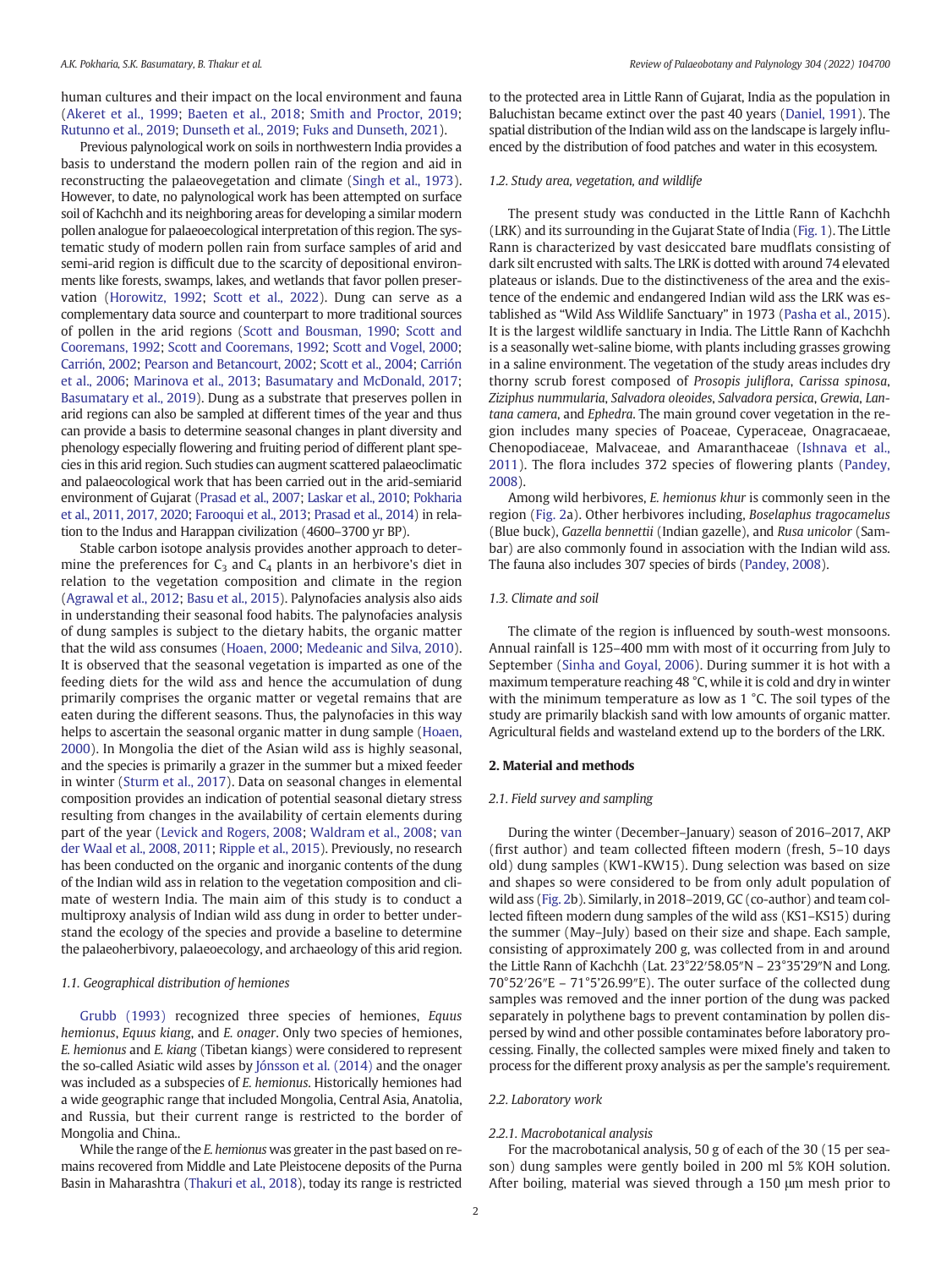<span id="page-2-0"></span>

Fig. 1. Location map showing the study area.

selection for study. The material was washed 2 to 4 times with distilled water and observed under stereo microscope (Leica Z6APO) and photographed with a Leica DFC295 camera ([Fig. 3](#page-4-0)). The total of macroremains were counted and relative proportion (percentage) of each taxa was calculated. Identifications were made using published literature [\(Martin and Barkely, 1961](#page-11-0); [Musil, 1963\)](#page-11-0) and reference specimens in the herbarium of the Birbal Sahni Institute of Palaeosciences (BSIP), Lucknow, India.

#### 2.2.2. Microbotanical analysis

2.2.2.1. Pollen and non-pollen palynomorphs. Thirty dung samples were processed for pollen and non-pollen palynomorphs (NPPs) using the standard acetolysis method ([Erdtman, 1953](#page-10-0)). Samples were deflocculated using 10% solution of aqueous potassium hydroxide (KOH), treated with 40% hydrofluoric acid (HF) to dissolve silica, and acetolysis (9:1 anhydrous acetic anhydrite to concentrated sulfuric acid) for the removal of cellulose. The samples were washed twice with glacial acetic acid (GAA) and washed 3 to 4 times with distilled water. The samples were transferred to a 50% glycerol solution with a few drops of phenol to protect against microbial decomposition. 151 to 178 pollen and non-pollen palynomorphs (fungal spores, Thecamoeba, and algae) were counted from each sample to produce the palynomorph spectra. Results were plotted using TILIA software. The recovered pollen taxa were categorized as arboreal taxa (trees and shrubs), non-arboreal taxa (marshy and terrestrial herbs), fungal spores, Thecamoeba, and Botryococcus. For the identification of pollen grains, we consulted the reference slides at the Birbal Sahni Institute of Palaeosciences herbarium as well as published literature [\(Gupta and Sharma, 1986](#page-10-0); [Nayar, 1990;](#page-11-0) [Farooqui et al., 2013](#page-10-0)) [\(Fig. 4](#page-5-0)).

# 2.2.3. Phytolith analysis

For phytolith analysis 30 samples from the summer and winter season were analyzed using the standard technique [\(Piperno,](#page-11-0) [2006](#page-11-0)). A 10 g sample of dried dung was treated with hydrochloric acid (HCl) to remove carbonates followed by removal of organic content by hydrogen peroxide  $(H_2O_2)$ . Extraction of phytoliths was performed using a mixture of  $CdI<sub>2</sub>$  and KI (specific gravity2.3) and placed on the slides using Canada Balsam. A total of 300–350 phytoliths were counted from each sample. Observation and microphotographs were done using an Olympus BX-61 microscope with DP-25 digital camera under  $40\times$  magnification (Supplementary Fig. 1). Phytolith morphotypes were grouped according to the standard classification ([Madella et al., 2005;](#page-11-0) [Twiss et al., 1969](#page-11-0); [Mulholland and Rapp, 1992](#page-11-0)).

#### 2.2.4. Palynofacies analysis

For palynofacies analysis, ~5 g of each sample was treated with 10% HCl to remove the carbonates from the dung samples. Repeated washing 3–4 times using distilled water was done to neutralize the sample and subsequently the residue was treated with 40% HF solution to dissolve the silicates. The samples were again thoroughly washed, sieved (20 μm) and then the slides were prepared using polyvinyl alcohol and mounted using Canada Balsam [\(Tyson, 1995\)](#page-11-0). No oxidizing agent was used during the processing of palynofacies analysis. The slides were then scanned under Olympus BH-2 microscope and photographs taken with DP-25 camera (Supplementary Fig. 1). The maceration process and literature consulted for the palynofacies analysis follows [Traverse, 1994;](#page-11-0) [Pocknall and Beggs, 1990](#page-11-0); [Batten, 1996](#page-10-0); [Roncaglia,](#page-11-0) [2004,](#page-11-0) and [Sebag et al., 2006.](#page-11-0)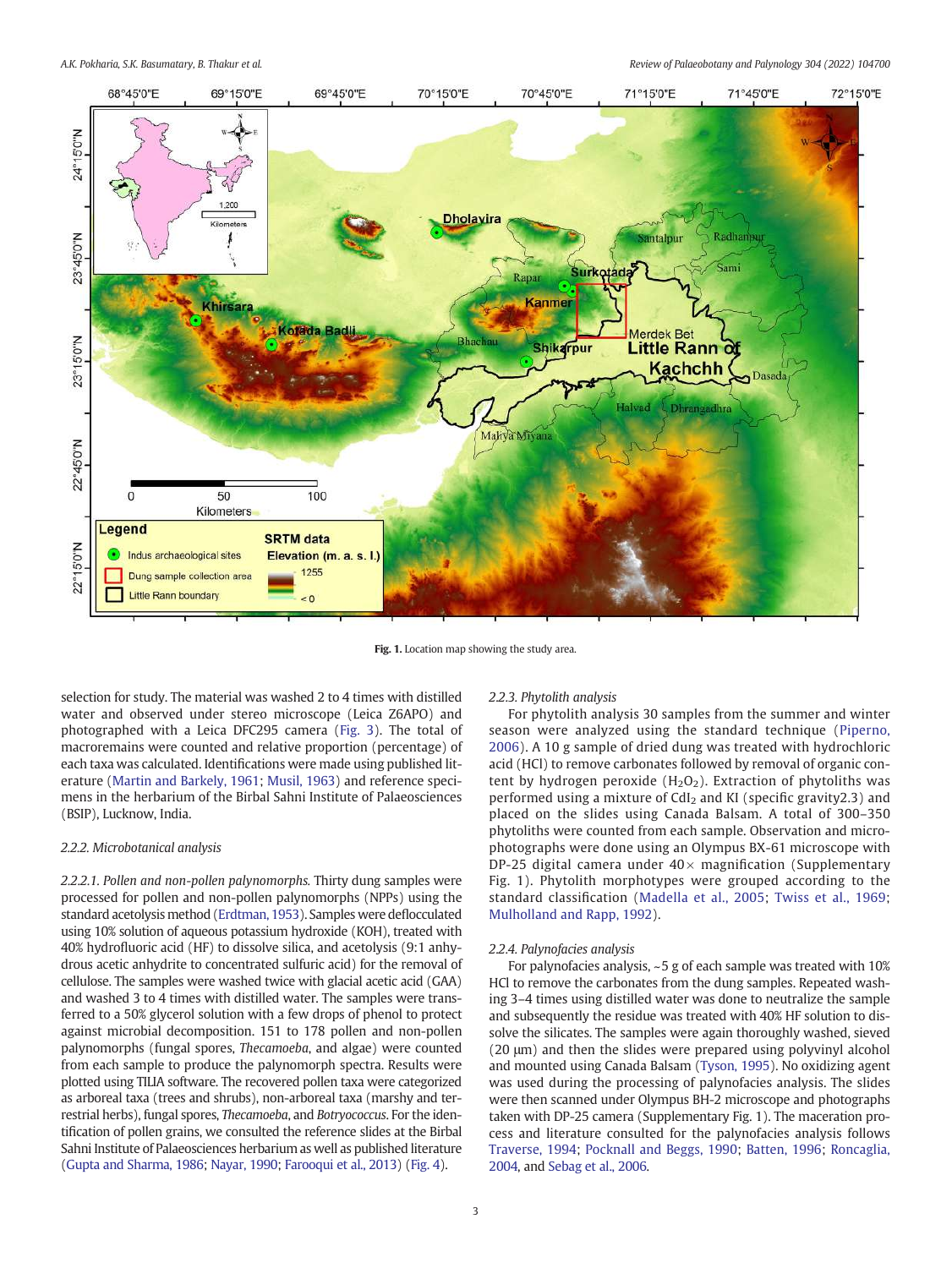<span id="page-3-0"></span>A.K. Pokharia, S.K. Basumatary, B. Thakur et al. Review of Palaeobotany and Palynology 304 (2022) 104700



Fig. 2. Field photographs a. Close up of Equus hemionus khur in its natural habitat, b. A midden dung of E. hemionus khur, c. Practices of crop cultivation by the local people in and around the Little Rann of Katchch, d. A view of domesticated animals during drinking water time in and around the study areas.

# 2.2.5. PCA analysis

To obtain the vegetation and dietary differentiation in the dung samples procured from the Little Rann, Principal Component Analysis (PCA) was applied to the quantified pollen and phytolith frequencies analysis using CANOCO v.5 ([Fig. 5\)](#page-6-0) and the significance of the data was evaluated at p-value ≤ .05 ([Smilauer and Leps, 2014](#page-11-0)).

#### 2.2.6. FESEM-EDS analysis

A Field Emission Scanning Electron Microscope (FESEM) with Energy Dispersive Spectroscopy (EDS) using FESEM (JEOL, JSM-7610F) equipped with EDS (EDAX, USA instrument) operated at 25 keV was used to determine the elemental composition of both summer and winter samples of the Indian wild ass dung [\(Fig. 6](#page-7-0); Supplementary Table 1 and 2).

#### 2.2.7. Stable carbon isotope analysis

For carbon isotope analysis ( $\delta^{13}C_{org}$ ), ~1 g of the dung sample was decarbonized using HCl (5%) for 2 h in a water bath at 50 °C and the procedure was repeated three times. Subsequently the samples were centrifuged, rinsed repeatedly with deionized water until neutral pH was achieved and dried [\(Agrawal et al., 2012;](#page-10-0) [Basu et al., 2015](#page-10-0); [Dubey](#page-10-0) [et al., 2018](#page-10-0); [Ali et al., 2018\)](#page-10-0). The de-carbonated samples were introduced into an Elemental Analyzer (Flash EA 2000 HT) through an auto sampler. Through the combustion  $CO<sub>2</sub>$  gas was produced and introduced into a Continuous Flow Isotope Ratio Mass Spectrometer (CFIRMS, MAT 253) coupled with Con-Flow IV interface for isotopic analysis. IAEA CH3 was used to calibrate the reference gas and carbon isotopic data has been reported against VPDB. International standards (IAEA CH3 and CH6) as well as internal standards (Sulfanilamide) were run to check the

accuracy for the  $CO<sub>2</sub>$  measurements with an external precision of  $\pm$  0.1‰. Total organic carbon (TOC) was calculated from the peak area obtained from the sum of the integrated m/z 44, 45, and 46 signal measured in the CFIRMS [\(Fig. 7\)](#page-8-0).

# 3. Results

# 3.1. Macrobotanical assemblage

Macrobotanical remains were recovered in samples from both seasons. Undigested seeds and leaves of Poaceae were predominant, with values upto 70% during summer and 50% during winter. The seeds of Chenopodiaceae and Amaranthaceae are also consistently present up to 20% during summer and 30% during winter in the macrobotanical assemblage. Arboreal taxa, especially the invasive species, P. juliflora along with Acacia pods, leaves, and seeds were also consistently present with values of 10% during summer and increase to 20% during the winter season.

# 3.2. Pollen and non-pollen palynomorph spectra ([Fig. 8](#page-9-0))

Poaceae–Cyperaceae–Prosopis–Grewia–Sporormiella–Sordaria– Arcella–Botryococcus assemblage: The dung samples (KS1–KS15) collected during the summer were characterized by the predominance of non-arboreal taxa (50.0%) over arboreal taxa (15.0%). Among nonarboreals, Poaceae are recorded at an average value of 22.0% in the pollen assemblage. The other non-arboreal taxa such as Cyperaceae, Chenopodiaceae, Amaranthaceae, and Malvaceae are also consistently present with values of 0.5% to 11.3%. Among the non-pollen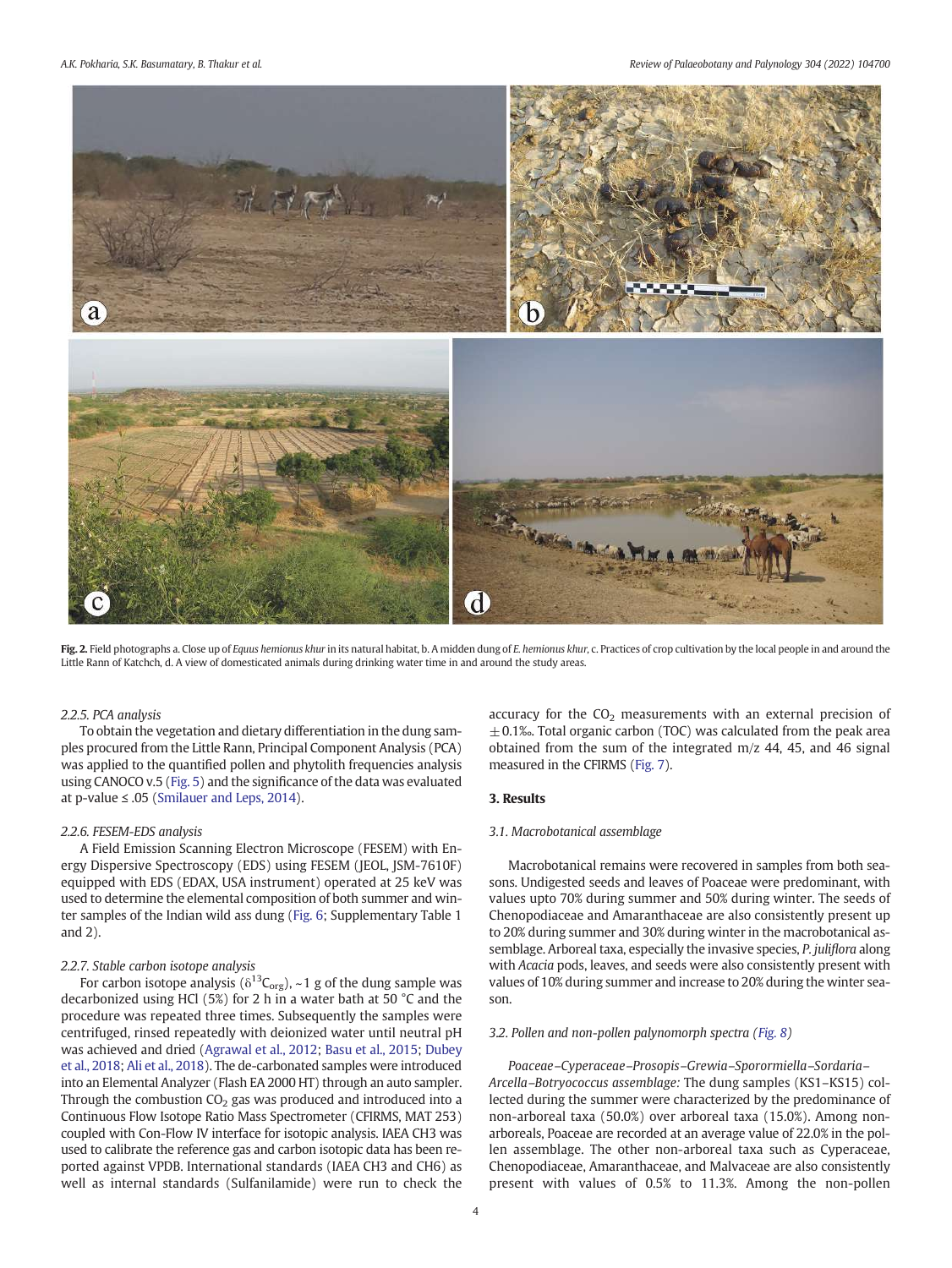<span id="page-4-0"></span>A.K. Pokharia, S.K. Basumatary, B. Thakur et al. Review of Palaeobotany and Palynology 304 (2022) 104700



Fig. 3. Macrobotanical remains recovered from the Equus hemionus khur dung sample. a. Panicum (Poaceae), b. Dactyloctenum (Poaceae), c. and d. Eleusine (Poaceae), e. Poaceae seed, f. Chenopodium seed, g. Chenopodium germinating seed, h. and i. Amaranthaceae seed, j. Celosia germinating seed, k. Asteraceae seed, l., m. and n. Legume seed, o. Dicot leave.

palynomorphs, thespores of coprophilous fungi, Sporormiella, Podospora, and Sordaria were recorded at 22.0% followed by noncoprophilous fungal spores (10.0%), Arcella (1.8%) and Botryococcus (1.3%).

Poaceae–Cyperaceae–Chenopodiaceae–Prosopis–Lantana–Sporormiella– Saccobolus–Arcella assemblage: The winter dung samples (KW1–KW15) were also characterized by the dominance of non-arboreal taxa (60.6%) over arboreal taxa (10.6%). Among non-arboreals, Poaceae are present with an average value of 21.0% in the palynoassemblages. Other non-arboreal taxa such as Cyperaceae, Chenopodiaceae, Amaranthaceae, and Malvaceae are also consistently present but lower values of 0.5% to 12.8%. Among the non-pollen palynomorphs, the spores of coprophilous fungi Sporormiella, Saccobolus, and Podospora were most common at 21.2% followed by non-coprophilous fungal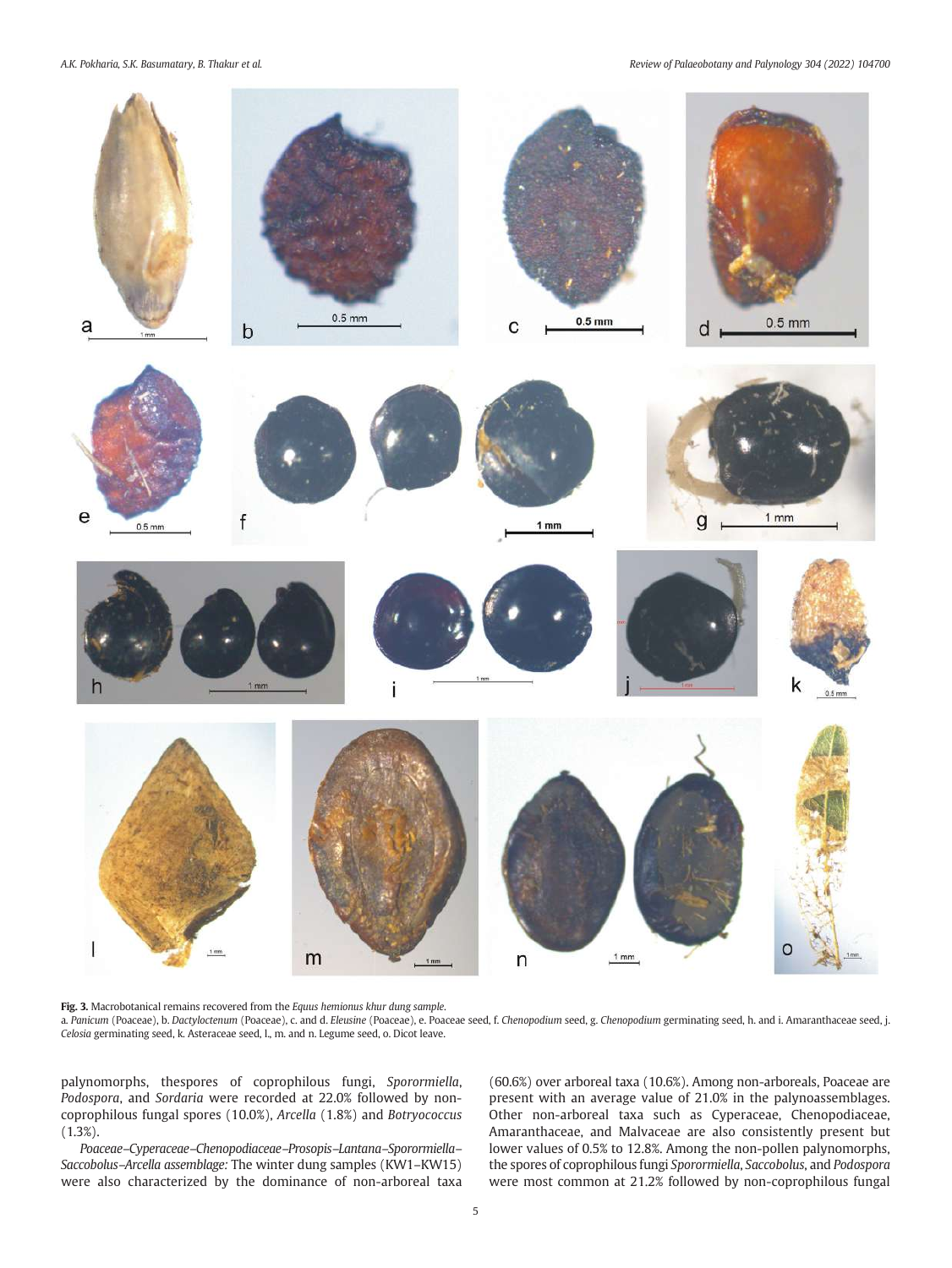<span id="page-5-0"></span>A.K. Pokharia, S.K. Basumatary, B. Thakur et al. Review of Palaeobotany and Palynology 304 (2022) 104700



Fig. 4. Pollen and non-pollen palynomorphs assemblage recovered from the Equus hemionus khur dung samples. a. and b. Acacia sp., c. Grewia sp., d. Ephedra sp., e. Amaranthaceae, f. Chenopodiaceae, g. Malvaceae, h. Apiaceae, i. Solanaceae, j. Poaceae, k. Cyperaceae, l. Onagraceae, m. Arcella sp., n. Botryococcus sp., o.Glomus, p. Podospora sp., q. Sporormiella sp., r. Saccobolus, s. Pleospora sp., t. Bipolaris sp., u. Alternaria sp.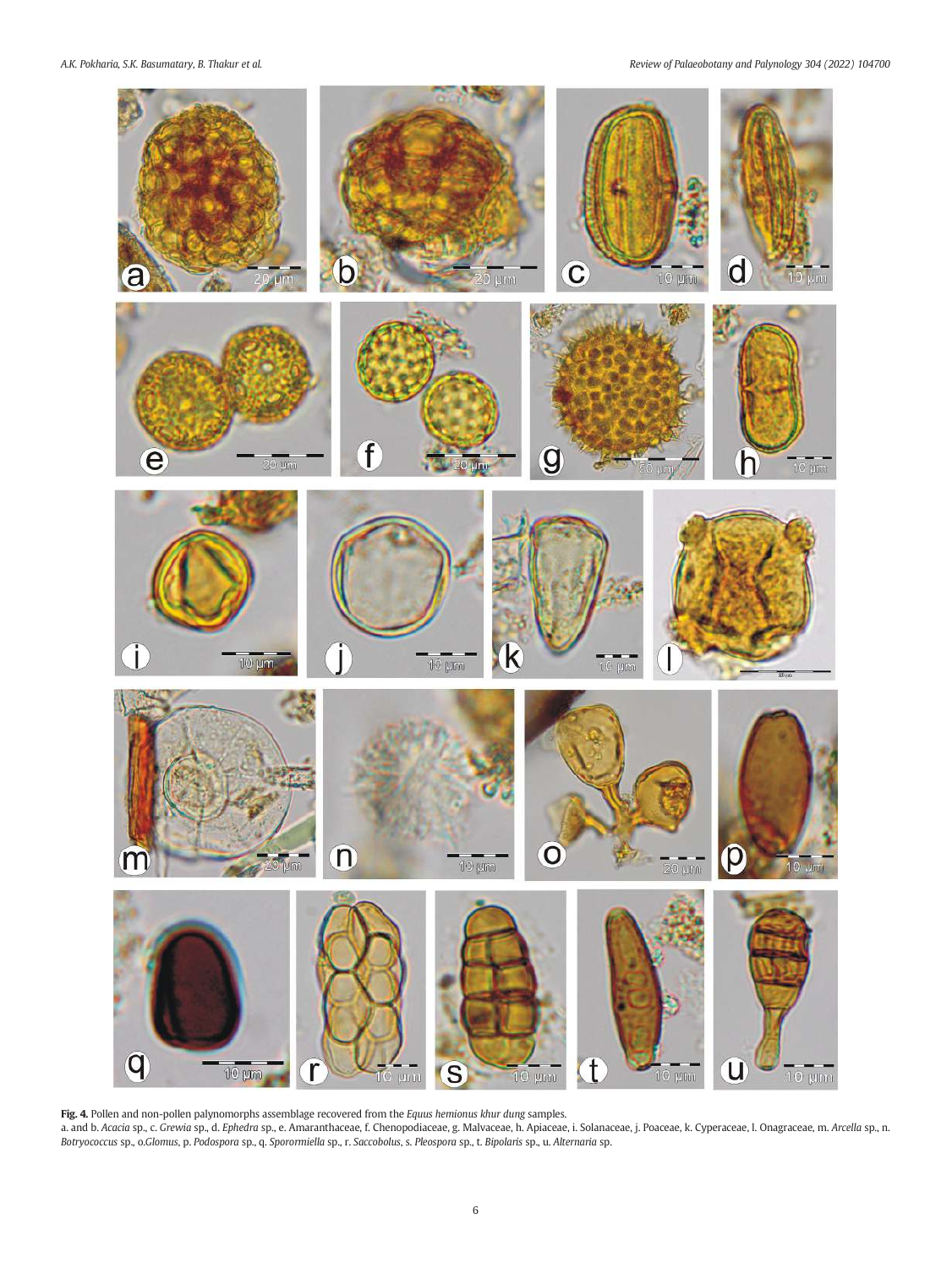<span id="page-6-0"></span>

Fig. 5. The PCA analysis of the pollen assemblages of Equus hemionus khur dung between summer and winter samples.

spores (6.6%). Both Thecamoeba (0.5%) and Botryococcus (0.5%) were consistently present at trace values or absent in the palynoassemblages in some samples.

#### 3.3. Phytoliths spectra

In summer samples, the Poaceae are dominant in the assemblage across all samples. Among the Poaceae morphotypes, the frequency of grass silica short cells (GSSCs) was 53–69% of the sample. The GSSCs saddle morphotype was present with values of 17–23% followed by bilobates (10–16%), rondels (8–12%), trapezoids (1–9%), crosses (5–8%), and long saddles (1–6%). Elongate cells, including dendritic types and psilate types, were present at 1–5% and 1–4% respectively. Various multicell panels were also consistently encountered ranging from 2.5–12%. Among the non-Poaceae/arboreal phytolith types, the cylindric sulcate (tracheary) morphology predominates with values of 12–20%, followed by acicular hair cells (1–8%) and stellate hair cells (1–6%). Cyperaceae morphotypes were recorded at 3–5% (Supplementary Fig. 2).

Similarly, in winter dung samples, the phytoliths of Poaceae predominated at 43–55%. Among GSSCs morphotype, the saddle type was recorded from 10 to 22%, followed by bilobates (11–16%), crosses (4–8%), trapezoids (2–8%), rondels (3–6%), and long saddles (2–5%). The elongate dendritic and elongate psilate are also recorded at 3–9% and 2–7% respectively. The cylindric sulcate in arboreal types range from 13 to 18% followed by stellate hair types (3–9%) and acicular types (2–7%). A Cyperaceae type was also recorded at values of 2–5% (Supplementary Fig. 2).

### 3.4. Palynofacies spectra

The dung samples studied from the summer season are composed of a high percentage of brown degraded organic matter (DOM) (28–35%) with structured organic matter (SOM) ranging between 25 and 29%, stellate trichomes (18–20%), grass oxidized tissue (8–10%) and fungal remains (4–6%) respectively. The AOM (3–5%) and pollen/spore

(2–3%) occurrence is minimal. It is noted that in the SOM, the tracheid and cuticle vary in equable proportion (Supplementary Fig. 3).

Similarly, the winter dung samples show an enhancement in all the components seen in the summer sample. The SOM has the highest representation of 34–36% followed by grass oxidized tissue (25–30%), brown degraded OM (20–25%), stellate trichome (10–15%), fungal remains (6–10%), pollen/spore (4–6%), and AOM (3–5%). In winter samples, the tracheids are better represented than the cuticle (Supplementary Fig. 3).

# 3.5. FESEM-EDS analysis data

The data generated from the FESEM-EDS elemental analysis of the summer dung samples recorded that the oxygen  $(0<sub>2</sub>)$  content/level is 51.65 (weight %), followed by C, 37.3 (weight %), N, 4.42 (weight %), Si, 3.16 (weight %), Ca, 0.84(weight %), Al, 0.78 (weight %), and K, 0.47 (weight %) [\(Fig. 6a](#page-7-0)) (Supplementary Table 1).

Similarly, the data recorded from the FESEM-EDS elemental analysis of the samples observed that the oxygen  $(0<sub>2</sub>)$  content/level is 50.92 (weight %), followed by CK, 38.5 (weight %), N, 4.51 (weight %), Si, 2.89 (weight %), Al, 0.75 (weight %), and K, 0.37 (weight %) ([Fig. 6](#page-7-0)b) (Supplementary Table 2).

# 3.6. Stable carbon isotope data

The average  $\delta^{13}$ C values of summer dung samples varies from −15.8‰ to −26.3‰. The TOC values were also recorded from 31.4% to 40.1%, respectively. Similarly, the average  $\delta^{13}$ C values of winter dung samples were recorded from −28.1‰ to −30.9‰. The TOC values vary from 37.89% to 44.3% and the TN% recorded from1.1 to 1.91 respectively [\(Fig. 7](#page-8-0)), (Supplementary Table 3).

# 4. Discussion

The macro and microbotanical remains in Indian wild ass dung showed that the Poaceae are the primary food plants based on the dominance of both micro (pollen, phytoliths, and palynofacies) and macrobotanical remains. However, the recovery of pollen and macrobotanical remains of pods, seeds, and leaves of other families, especially of the Fabaceae, Chenopodiaceae, and Amaranthaceae, is indicative of their importance as food plants of the Indian wild ass. The regular presence of dicot phytoliths was marked in both the summer and winter samples, further indicating the importance of these plants to provide micronutrients. The arboreal taxa produce about twenty times fewer phytoliths than monocots [\(Albert et al., 2003](#page-10-0)). The regular presence of the chloridoid morphotype in the phytolith assemblage is indicative of the xerophytic nature in and around the study area. The Chenopodiaceae pollen consistently observed in the dung samples is indicative of the aridity in and around the study areas. Many chenopods utilize  $C_4$  photosynthesis and are important ecologically in saline areas and in cold arid deserts [\(Pyankov et al., 2000](#page-11-0)). The presence of Cyperaceae pollen and phytoliths are indicative that despite the arid environment, the presence of water-logged habitat in the study area. The Indian wild ass requires drinking water at least once a day and is dependent on the availability of water bodies ([Stubbe et al., 2005](#page-11-0); [Kaczensky et al., 2010\)](#page-10-0).

The presence of pollen clumping, especially in Poaceae, Chenopodiaceae, and Amaranthaceae, observed in the palynoassemblage are indicative of a local origin and incorporation into the dung through the direct ingestion of the flowers and inflorescences. The regular recovery of Solanaceae and Apiaceae pollen along with Panicoideae morphotype phytoliths in the assemblage is a strong indicator of the anthropogenic activity in and around the study areas. This observation also indicates that the Indian wild ass is moving up to several kilometers for their food and dispersing into the surrounding human dominated landscape ([Fig. 2](#page-3-0)c). The overall pollen data combining the summer and winter samples is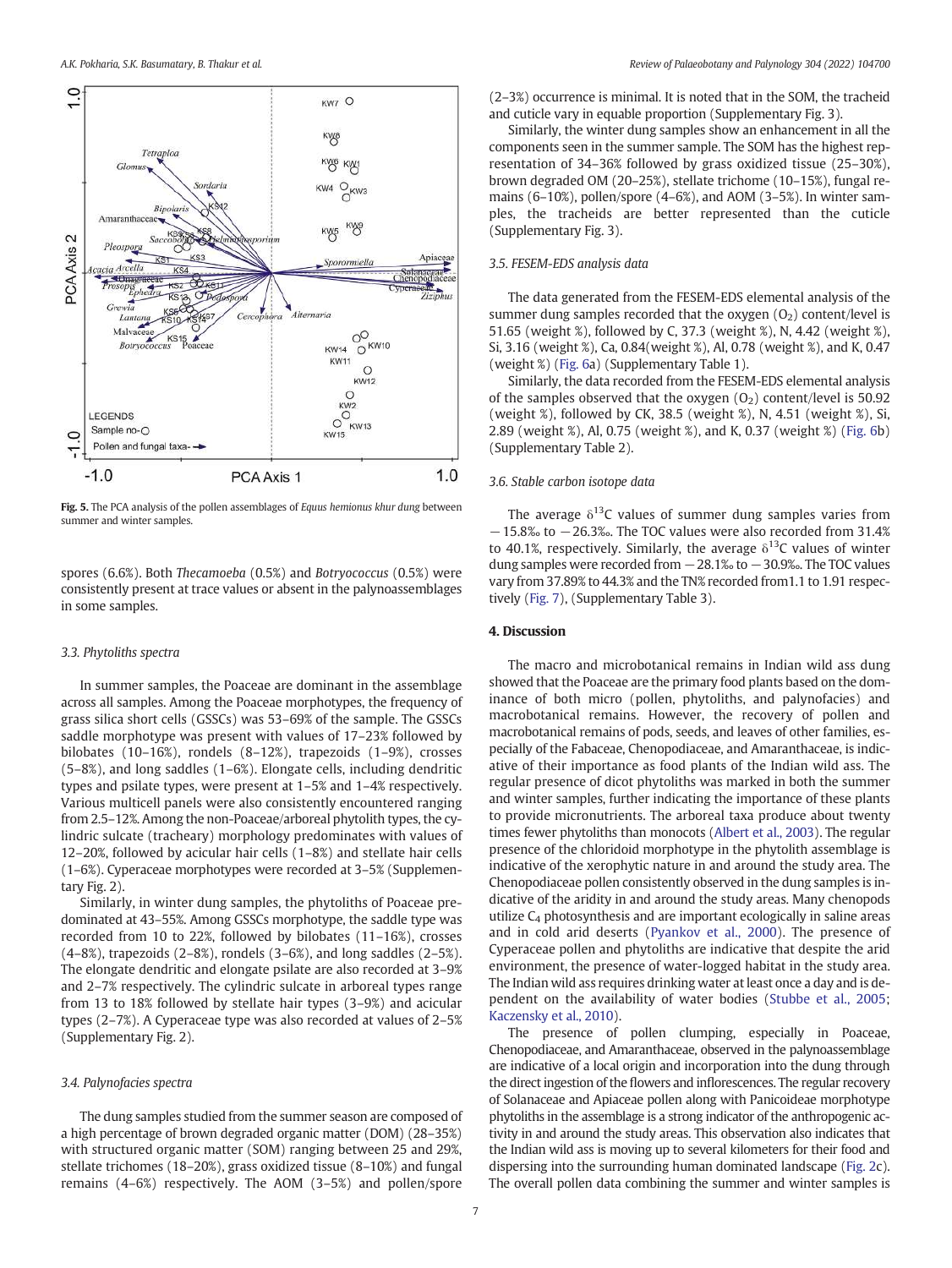<span id="page-7-0"></span>

Y axes: Intensities

Fig. 6. FESEM-EDS analysis micrographs in Equus hemionus khur dung samples collected from summer (a) and winter (b).

indicative of dry thorny forest with large open areas under arid-to semiarid conditions which corresponds with the current vegetation and climate in the region.

The abundance of palynofacies especially, DOM and SOM in the palynofacies assemblage is indicative of the composition of the vegetation and compliments the pollen data. The regular presence of stellate trichomes which are found on leaf surfaces [\(Wagner et al., 2004\)](#page-11-0) have been observed in the assemblages. In the winter samples, it is observed that the structured OM remains are dominant in the palynofacies assemblages, which could be a supplementary source of high nutrition for the Indian wild ass under the dry condition in the region. There is a lowering of stellate trichomes during winter that may reflect that either the Indian wild ass has moved to some nearby areas where it eats plants with a low content of stellate trichomes or the onset of environmental conditions during winter results in a reduction of stellar trichomes. The amorphous OM remains are appreciably similar to the winter samples which may reflect the environmental situations of the local topography.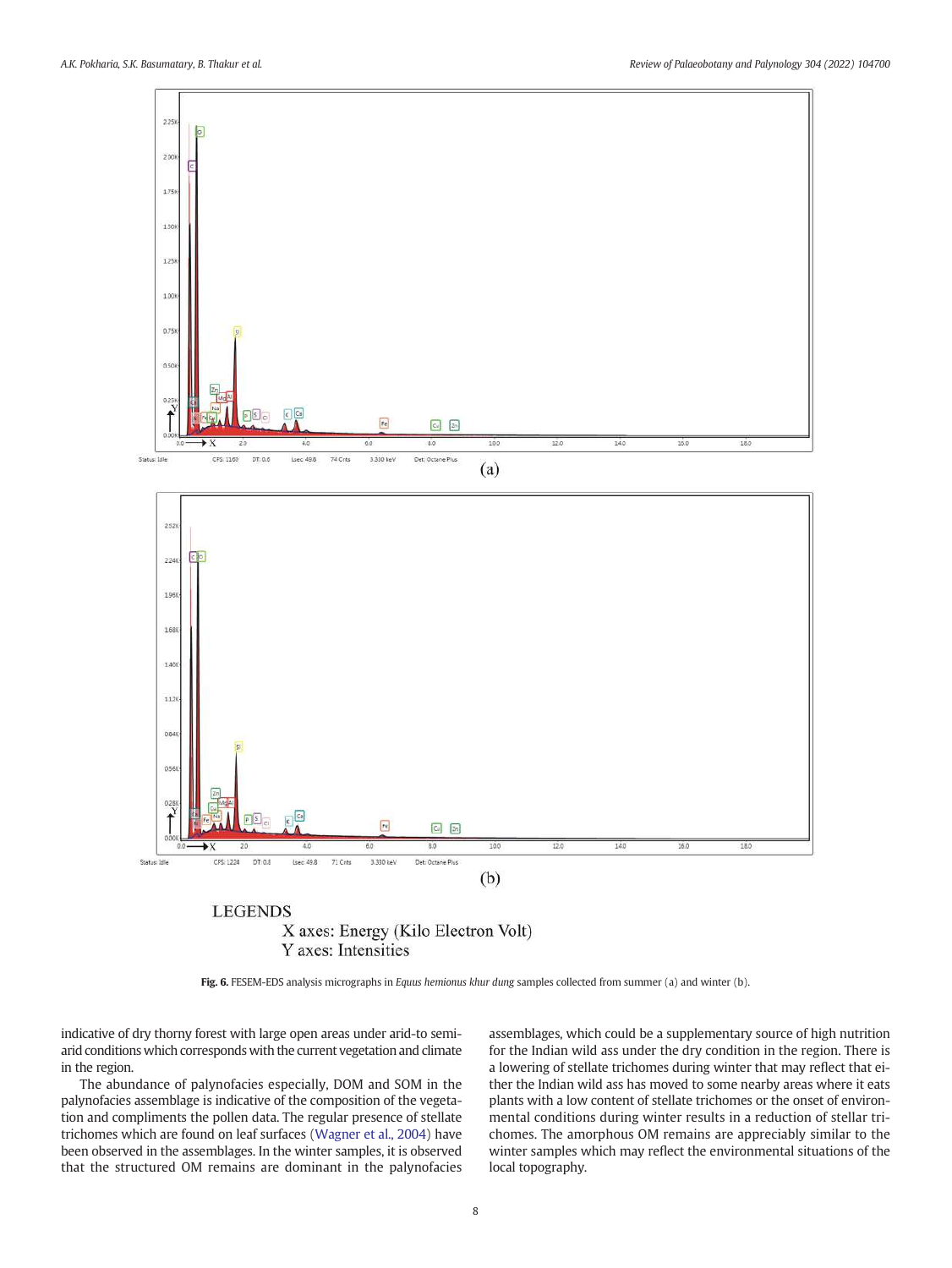<span id="page-8-0"></span>

Fig. 7. Stable carbon isotope analysis micrographs in Equus hemionus khur dung samples.

Among the fungal spores, the coprophilous fungi, especially Sporormiella, Saccobolus, and Podospora are dominant and consistently represented in both season's samples. The regular presence of Sporormiella and Podospora in the assemblage may simply reflect the cosmopolitan distribution of these two taxa. The non-coprophilous fungi, Helminthosporium and Bipolaris, which are pathogens of grassland plants, may have been incorporated in the dung through the ingestion of infected grasses and other herbs. The spores of the mycorrhizal fungi, Glomus along with hyphae [\(Fig. 4](#page-5-0). o) are also consistently present in the assemblages and -is indicative of the impact of soil erosion [\(Van](#page-11-0) [Geel, 1978;](#page-11-0) [Anderson et al., 2011](#page-10-0)) in the region, resulting in dust settling on the vegetation, which is then ingested by the Indian wild ass with its food.

Determination of the nutrient element content in Indian wild ass dung provides information on the vegetation succession and biogeochemical cycle in arid and semi-arid regions. Plant species depend on different nutrient elements and their concentrations in the soil sediments ([Koerselman and Meuleman, 1996](#page-10-0); [Aerts and Chapin, 1999](#page-10-0); [Kroon, 2011](#page-11-0)). A total of 15 nutrient elements, both macro- and micro (C, N, O, Al, Si, Na, K, Cl, Ca, P, Mg, I, Fe, Mn, and Zn), have been recorded from the studied dung samples (Supplimentary Table 1). Both macro and microelements required in the Indian wild ass diet can be provided inorganically or organically. The average stable carbon isotope analysis value of both summer and winter samples of the Indian wild ass dung is  $-20.6$ , which indicates the presence of both C<sub>3</sub> and C<sub>4</sub> plants in their diet [\(Fig. 5\)](#page-6-0). The stable isotope data complements the micro and macrobotanical remains identified in the dung samples.

#### 4.1. PCA analysis for pollen and non-pollen palynomorphs

The pollen and non-pollen palynomorphs (NPPs) retrieved from the dung samples of Indian wild ass from the Rann of Kachchh during summer and winter were subjected to CANOCO 5.0 and based on response data it was found that the pollen and NPPs are compositional and have a gradient of 0.7 SD units long, hence linear method was recommended, and Principal Component Analysis (PCA) was performed on the present dataset. The variability explained by PCA1 and PCA2 comprises of 80% while the total variability of the first four principal components is 87% ([Fig. 5\)](#page-6-0).

The present study shows that during winter the amount of pollen is reduced as indicated by the PCA1. It can be observed that Solanaceae and Amaranthaceae are the highest recorded pollen taxa with the steepest increase of the values for corresponding pollen. These pollen taxa are closely correlated with other pollen types like Ziziphus, Cyperaceae, and Chenopodiaceae and to a certain extent with spores of coprophilous and non-coprophilous fungi like Sporormiella and Alternaria, respectively.

For the summer record of pollen and non-pollen palynomorphs (NPPs) in PCA1 it can be observed that Prosopis, Onagraceae, Acacia, Grewia, Lantana, Malvaceae, Poaceae, and Ephedra show the steepest increase of the values for corresponding pollen. These pollen taxa are indicative of enhanced arid conditions and low moisture conditions during any season and reflect very limited aquatic conditions. Consequently they can be said that as food plants they are high in availability in the Rann of Kachchh and hence their pronounced occurrence in the diet of the Indian wild ass in the region. These pollen taxa along with their enhanced occurrence are also correlated in the high probability of their presence in the dung as can be observed with the low angles in the same axis.

In the PCA2 axis, the NPPs with steepest increase are represented by Botryococcus, Glomus, Tetraploa, and Pleospora while the pollen and NPPs with increasing arrow heads are Amaranthaceae, Sordaria, Bipolaris, Arcella, Saccobolus, and Helminthosporium. Similarly, based on their correlation, we find that, these pollen types and NPP's are closely related, and they share a similar type of environmental preference and reflect the Rann of Kachchh environmental settings.

# 4.2. Indian wild ass dung and its implication for archaeology

Archaeological research on the rise of human civilization in western India has primarily focused on plant domestication [\(Pokharia et al.,](#page-11-0) [2011, 2017](#page-11-0)). This has been complemented by studies on the domestication of cattle and sheep based on archaeozoological evidence [\(Patel,](#page-11-0) [2009\)](#page-11-0). These traditional approaches can be complemented by the study of modern and fossil dung in relation to the soil sediments of archaeological sites in western India. While the materials found within animal dung are relevant to archaeology ([Fig. 2d](#page-3-0)) the study of this component of a site is still wanting in Indian archaeological research.

The characteristics of the dung of animal species forms the basis of identification of archaeological dung deposits [\(Schelvis, 1992\)](#page-11-0) which may represent various human activities on site, such as use of dung as a building material, for fuel and other purposes ([Shahack-Gross, 2011\)](#page-11-0). Small equid feces were encountered frequently during excavations in the Chehrabad salt mine in Iran ([Askari et al., 2018](#page-10-0)). Given the potential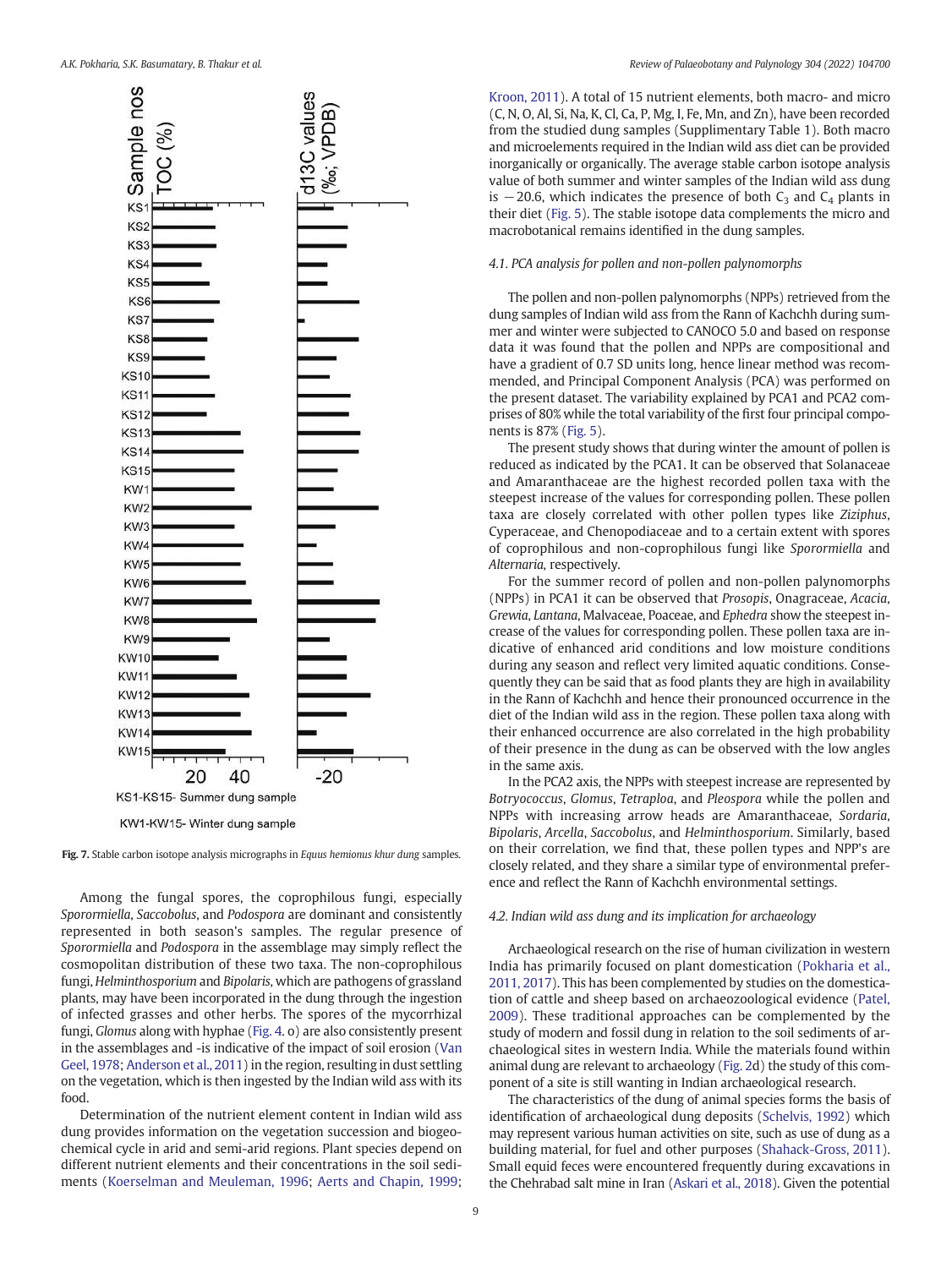<span id="page-9-0"></span>

Fig. 8. Pollen and fungal spore spectra of the studied Equus hemionus khur dung samples.

preservation of equid and other feces at other archaeological sites, this study of Indian wild ass dung can serve as a model for coprolite as well as the soil sediments of the archaeological sites. The presence of spores of coprophilous fungi such as Sporomiella, Podospora, and Sordaria and differences in their relative abundance can result in distinct assemblages in the soil sediments in conjunction with pollen and non-pollen palynomorphs. For example, with an increase in the number of domestic cattle on the landscape, there should be a concurrent increase in dung fungal spores incorporated into the soil [\(Davis and Shafer, 2006](#page-10-0)) although there are many complicating factors for proper identification as the spore size varies (swelling or shrinking) due to chemical treatment ([Van Geel](#page-11-0) [et al., 2003;](#page-11-0) [Van Geel and Aptroot, 2006](#page-11-0); [Van Asperen et al., 2021\)](#page-11-0).

The presence of hemiones in archaeological sites may be due to either remains of wild individuals that were hunted, or potentially may be domesticated animals [\(Noble, 1969;](#page-11-0) [Askari et al., 2018\)](#page-10-0). There is evidence that other subspecies of hemiones such as the Persian onager (Equus hemionus onager) were domesticated elsewhere, such as at Chehrabad, an ancient salt mine in northwestern Iran ([Askari et al.,](#page-10-0) [2018\)](#page-10-0). There is currently no evidence that the Indian subspecies or khur was domesticated. However, further study is needed to understand the interactions between past human populations and animals in India, including events such as extinction or domestication. The remains of equids have been reported from the Indus and Harappan archaeological site at Kanmer (5–3.5 ka BP) in the Kachchh District of Gujarat, along with wild and domesticated animals [\(Goyal et al.,](#page-10-0) [2013\)](#page-10-0). Elsewhere in Gujarat, it has been hypothesized that seminomadic pastoralists managed wild plants and herded animals from ca. 7000 BP onwards, culminating in the domestication of several millets and pulses [\(García-Granero et al., 2016\)](#page-10-0). These types of habitat overlap partially with the current range of the Indian wild ass in Gujarat, and our data may have the potential for helping to better understand the types of habitats used by these past human populations and their interactions with wild herbivores.

These interactions may help contextualize potential remains of wild ass recovered from archaeological sites such as Shikarpur in Gujarat ([Thomas et al., 2015\)](#page-11-0) and SohrDamb Nal, Pakistan ([Benecke and Neef,](#page-10-0) [2005\)](#page-10-0). The archaeological site of Loteshwar, located on the margin of a salty waste depression east of the Little Rann of Kachchh have also recorded hemione remains along with other faunal remains, all of which were considered wild species that were hunted in the older Microlithic deposits but hemiones are absent in the later Chalcolithic deposits which primarily contained remains of domesticated species [\(Patel,](#page-11-0) [2009\)](#page-11-0).

# 5. Conclusions

Our multiproxy approach has contributed to understanding the diet of Indian wild ass in the arid-region of Kachchh, Gujarat, India and demonstrates the potential for utilizing these data to aid in examining animal–plant relationships and interpreting the interaction between humans and animals in the archaeological record. Due to the scarcity of water bodies on the landscape that normally accumulate and preserve pollen it is very difficult to study the modern pollen-vegetation relationship in arid regions. Our study of the dung of the Indian wild ass demonstrates that its pollen data reflects the thorny dry forest under arid condition and could serve as a reliable baseline for the interpretation of palaeovegetation and climate analysis. The consistent presence of P. juliflora in the dung of the wild ass supports previous studies ([Pasha et al., 2015](#page-11-0)) that the spread of seeds of this invasive species is facilitated by its inclusion in the Indian wild ass diet. The negative impact by the exotic mesquite on grass availability in the Wild Ass Sanctuary ([Sinha et al., 2009\)](#page-11-0) reduces the availability of grasses which as shown here are a primary food source of the Indian wild ass. Consequently, recognition of the negative interaction between these two food sources of the Indian wild ass provides critical information for the management of this endangered species inhabiting a desert ecosystem where resources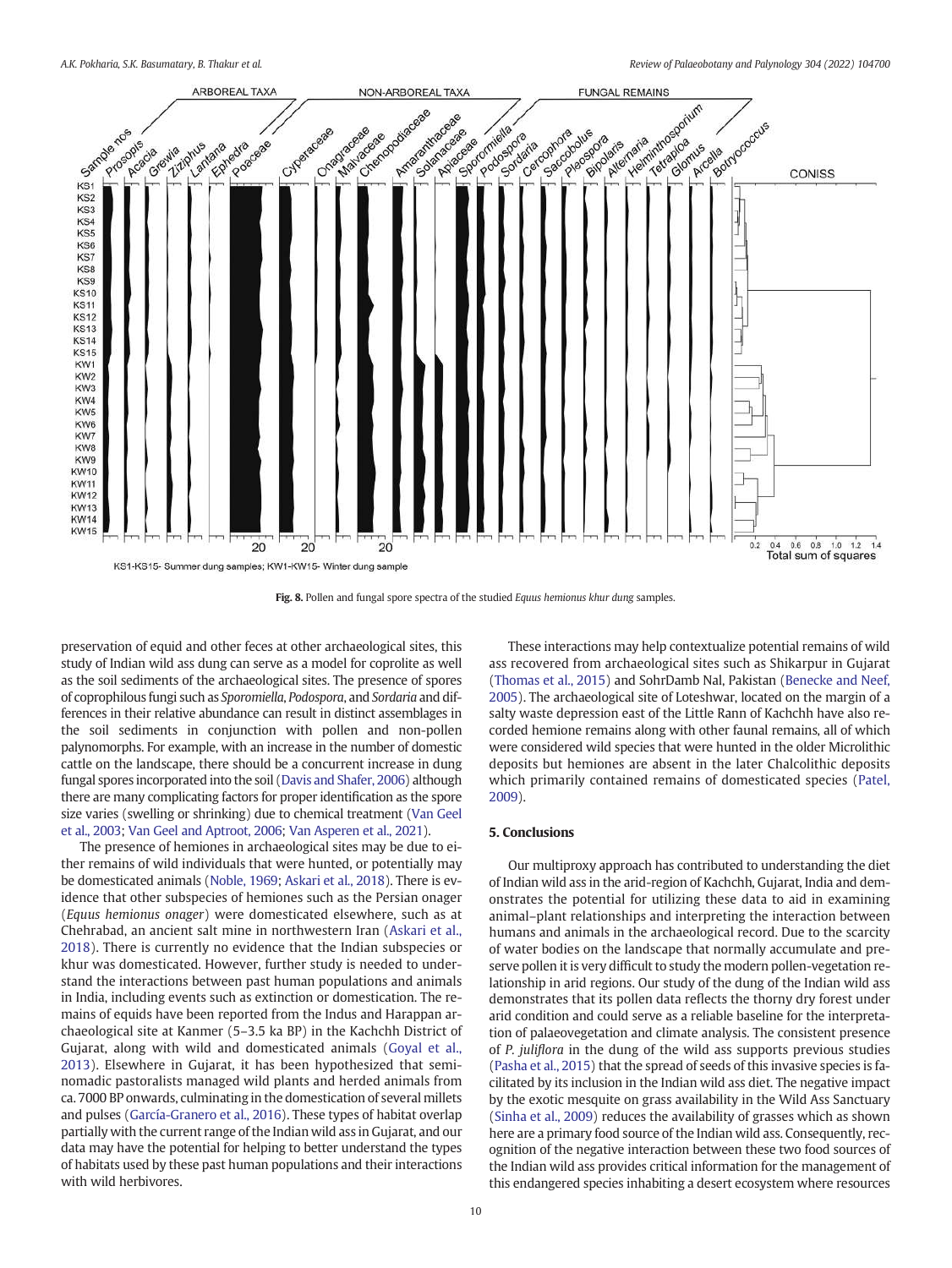<span id="page-10-0"></span>can fluctuate widely. The stable carbon isotope data will be useful for the characterization of the herbivores coprolites as grazer or browsers in relation to the sedimentary soil in natural and archaeological sites in regional and global level. The analysis of coprolites can also be applied to the identification and differentiation between domesticated and wild herbivores in relation to pastoralism during early human civilization by both their analysis as well as the detailed examination of cultural sediments in western India and its neighboring areas and contribute to a better understanding of the role of domesticated and wild herbivores in the economies of these civilizations.

# Declaration of Competing Interest

None.

# Acknowledgements

We are thankful to Dr. Vandana Prasad, Director, Birbal Sahni Institute of Palaeosciences, Lucknow for laboratory facilities and permission to carry out this research work. We are thankful to Dr. Hukam Singh of BSIP for his help and information time to time. Thanks are also extended to the students of Institute of Rajasthan Studies, Udaipur, Rajasthan for their help in collecting dung samples. We thank both the reviewers for providing their valuable suggestions. We extend our appreciation to Dr. Bas van Geel for his insightful comments.

# Appendix A. Supplementary data

Supplementary data to this article can be found online at [https://doi.](https://doi.org/10.1016/j.revpalbo.2022.104700) [org/10.1016/j.revpalbo.2022.104700.](https://doi.org/10.1016/j.revpalbo.2022.104700)

#### References

- Aerts, R., Chapin, F.S., 1999. [The mineral nutrition of wild plants revisited: a re-evaluation](http://refhub.elsevier.com/S0034-6667(22)00098-7/rf0005) [of processes and patterns. Adv. Ecol. Res. 30, 1](http://refhub.elsevier.com/S0034-6667(22)00098-7/rf0005)–67.
- Agrawal, S., Sanyal, P., Sarkar, A., Jaiswal, M.K., Dutta, K., 2012. [Variability of Indian mon](http://refhub.elsevier.com/S0034-6667(22)00098-7/rf0010)soonal rainfall over the past 100 ka and its implication for  $C_3 - C_4$  [vegetational change.](http://refhub.elsevier.com/S0034-6667(22)00098-7/rf0010) [Quat. Res. 77 \(1\), 159](http://refhub.elsevier.com/S0034-6667(22)00098-7/rf0010)–170.
- Akeret, O., Haas, J.N., Leuzinger, U., Jacomet, S., 1999. [Plant macrofossils and pollen in](http://refhub.elsevier.com/S0034-6667(22)00098-7/rf0015) [goat/sheep faeces from the Neolithic lake-shore settlement Arbon Bleiche 3,](http://refhub.elsevier.com/S0034-6667(22)00098-7/rf0015) [Switzerland. The Holocene 9 \(2\), 175](http://refhub.elsevier.com/S0034-6667(22)00098-7/rf0015)–182.
- Albert, R.M., Bar-Yosef, O., Meignen, L., Weiner, S., 2003. [Quantitative phytolith study of](http://refhub.elsevier.com/S0034-6667(22)00098-7/rf0020) hearths from the Natufi[an and Middle Palaeolithic levels of Hayonim Cave \(Galilee,](http://refhub.elsevier.com/S0034-6667(22)00098-7/rf0020) [Israel\). J. Archaeol. Sci. 30 \(4\), 461](http://refhub.elsevier.com/S0034-6667(22)00098-7/rf0020)–480.
- Ali, S.N., Dubey, J., Ghosh, R., Quamar, M.F., Sharma, A., Morthekai, P., Dimri, A.P., et al., 2018. [High frequency abrupt shifts in the Indian summer monsoon since Younger](http://refhub.elsevier.com/S0034-6667(22)00098-7/rf0025) [Dryas in the Himalaya. Sci. Rep. 8 \(1\), 9287.](http://refhub.elsevier.com/S0034-6667(22)00098-7/rf0025)
- Anderson, R.S., Homola, R.L., Davis, R.B., Jacobson, G., 2011. [Fossil remains of the mycor](http://refhub.elsevier.com/S0034-6667(22)00098-7/rf0030)rhizal fungal Glomus fasciculatum [complex in post glacial lake sediments from](http://refhub.elsevier.com/S0034-6667(22)00098-7/rf0030) [Maine. Can. J. Bot. 6 \(11\), 2325](http://refhub.elsevier.com/S0034-6667(22)00098-7/rf0030)–2328.
- Askari, Z., Mas-Coma, A.S., Bouwman, N., Boenke, T., Stöllner, A., Aalif, M., Rezaiiana, G., et al., 2018. Fasciola hepatica [eggs in paleofaeces of the Persian onager](http://refhub.elsevier.com/S0034-6667(22)00098-7/rf0035) Equus hemionus onager[, a donkey from Chehrabad archaeological site, dating back to the Sassanid Em](http://refhub.elsevier.com/S0034-6667(22)00098-7/rf0035)pire (224–[651 AD\), in ancient Iran. Infect. Gen. Evol. 62, 233](http://refhub.elsevier.com/S0034-6667(22)00098-7/rf0035)–243.
- Baeten, J., Mees, P., Marinova, E., Dapper, M.D., Vos, D.D., Huyge, D., Strydonck, M.V., et al., 2018. [Late Pleistocene coprolite from Qurta \(Egypt\) and the potential of the interdis](http://refhub.elsevier.com/S0034-6667(22)00098-7/rf0040)[ciplinary research involving micromorphology, plant macrofossils and biomarker](http://refhub.elsevier.com/S0034-6667(22)00098-7/rf0040) [analysis. Rev. Palaeobot. Palynol](http://refhub.elsevier.com/S0034-6667(22)00098-7/rf0040). 259, 93–111.
- Basu, S., Agrawal, S., Sanyal, P., Mahato, P., Kumar, S., Sarkar, A., 2015. [Carbon isotopic ra](http://refhub.elsevier.com/S0034-6667(22)00098-7/rf0045)tios of modern  $C_3 - C_4$  [plants from the Gangetic Plain, India and its implications to](http://refhub.elsevier.com/S0034-6667(22)00098-7/rf0045) [paleovegetational reconstruction. Palaeogr. Palaeoclimatol. Palaeoecol. 440, 22](http://refhub.elsevier.com/S0034-6667(22)00098-7/rf0045)–32.
- Basumatary, S.K., McDonald, H.G., 2017. [Coprophilous fungi from dung of the Greater](http://refhub.elsevier.com/S0034-6667(22)00098-7/rf0050) [One-Horned Rhino in Kaziranga National Park, India and its implication to](http://refhub.elsevier.com/S0034-6667(22)00098-7/rf0050) [paleoherbivory and paleoecology. Quat. Res](http://refhub.elsevier.com/S0034-6667(22)00098-7/rf0050). 88, 14–22.
- Basumatary, S.K., Singh, H., McDonald, H.G., Tripathi, Swati, Pokharia, A.K., 2019. [Modern](http://refhub.elsevier.com/S0034-6667(22)00098-7/rf0055) [botanical analogue of endangered Yak \(](http://refhub.elsevier.com/S0034-6667(22)00098-7/rf0055)Bos mutus) dung from India: plausible linkage [with living and extinct megaherbivores. PLoS One 14 \(3\), e0202723](http://refhub.elsevier.com/S0034-6667(22)00098-7/rf0055).
- Basumatary, S.K., Singh, H., van Asperen, E.N., Tripathi, Swati, McDonald, H.G., Pokharia, A.K., 2020. [Coprophilous and non-coprophilous fungal spores of](http://refhub.elsevier.com/S0034-6667(22)00098-7/rf0060) Bos mutus dung [from the Indian Himalaya: Implications to temperate paleoherbivory, paleoecological](http://refhub.elsevier.com/S0034-6667(22)00098-7/rf0060) [analysis. Rev. Palaeobot. Palynol. 277, 104208](http://refhub.elsevier.com/S0034-6667(22)00098-7/rf0060).
- Basumatary, S.K., Gogoi, R., Tripathi, Swati, Ghosh, Ruby, Pokharia, A.K., McDonald, H.G., Sherpa, N., van Asperen, E.N., et al., 2021. [Red Panda feces from Eastern Himalaya](http://refhub.elsevier.com/S0034-6667(22)00098-7/rf0065) [as a modern analogue for palaeodietary and palaeoecological analyses. Sci. Rep. 11,](http://refhub.elsevier.com/S0034-6667(22)00098-7/rf0065) [18312.](http://refhub.elsevier.com/S0034-6667(22)00098-7/rf0065)
- Batten, D.J., 1996. [Palynofacies and Palaeoenvironmental Interpretation. In: Jansonius, J.,](http://refhub.elsevier.com/S0034-6667(22)00098-7/rf0070) [McGregor, D.C. \(Eds.\), Palynology: Principles and Applications. vol. 3. American Asso](http://refhub.elsevier.com/S0034-6667(22)00098-7/rf0070)[ciation of Stratigraphic Palynologists Foundation, College Station, TX, pp. 1011](http://refhub.elsevier.com/S0034-6667(22)00098-7/rf0070)–1064.
- Benecke, N., Neef, R., 2005. Faunal and plant remains from Sohr Damb/Nal: a prehistoric site (c. 3500-2000 BC) in central Balochistan (Pakistan). In: Franke-Vogt U, Weishaar J, editors. South Asian Archaeology 2003. Aachen: Linden Soft. p. 81-91.
- Bennett, E.A., Champlot, S., Peters, J., Arbuckle, B.S., Guimaraes, S., Pruvost, M., et al., 2017. [Taming the late Quaternary phylogeography of the Eurasiatic wild ass through an](http://refhub.elsevier.com/S0034-6667(22)00098-7/rf0075)[cient and modern DNA. PLoS One 12 \(4\), e0174216.](http://refhub.elsevier.com/S0034-6667(22)00098-7/rf0075)
- Birks, H.H., van Geel, B., Fisher, D.C., Grimm, E.C., Kuijper, W.J., van Arkel, J., van Reenen, G.B.A., 2018. [Evidence for the diet and habitat of two late Pleistocene mastodons](http://refhub.elsevier.com/S0034-6667(22)00098-7/rf0080) [from the Midwest, USA. Quat. Res](http://refhub.elsevier.com/S0034-6667(22)00098-7/rf0080). 1–21.
- Bryant Jr., V.M., 1974. [Prehistoric diet in southwest Texas: the coprolite evidence. Am.](http://refhub.elsevier.com/S0034-6667(22)00098-7/rf0085) [Antiq. 39, 407](http://refhub.elsevier.com/S0034-6667(22)00098-7/rf0085)–420.
- Bryant Jr., V.M., Larson, D.L., 1968. [Pollen analysis of the Devil](http://refhub.elsevier.com/S0034-6667(22)00098-7/rf0090)'s Mouth Site, Val Verde [County, Texas. In: Sorrow, B. \(Ed.\), The Devil](http://refhub.elsevier.com/S0034-6667(22)00098-7/rf0090)'s Mouth Site: The Third Season. Austin, [USA: Papers of the Texas Archaeological Salvage Projectvol. 14, pp. 57](http://refhub.elsevier.com/S0034-6667(22)00098-7/rf0090)–70.
- Carrión, J.S., 2002. [A taphonomic study of modern pollen assemblages from dung and sur](http://refhub.elsevier.com/S0034-6667(22)00098-7/rf0095)[face sediments in arid environments of Spain. Rev. Palaeobot. Palynol](http://refhub.elsevier.com/S0034-6667(22)00098-7/rf0095). 120, 217–232.
- Carrión, J.S., Scott, L., Arribas, A., Fuentes, N., Gil-Romera, G., Montoya, E., 2006. [Pleistocene](http://refhub.elsevier.com/S0034-6667(22)00098-7/rf0100) [landscapes in central Iberia inferred from pollen analysis of hyena coprolites. J. Quat.](http://refhub.elsevier.com/S0034-6667(22)00098-7/rf0100) [Sci. 22, 191](http://refhub.elsevier.com/S0034-6667(22)00098-7/rf0100)–202.
- Daniel, J.C., 1991. [Ungulate conservation in India-Problems and prospects. Appl. Anim.](http://refhub.elsevier.com/S0034-6667(22)00098-7/rf0105) [Behav. Sci. 29, 348](http://refhub.elsevier.com/S0034-6667(22)00098-7/rf0105)–359.
- Davis, O.K., Shafer, D.S., 2006. Sporormiella [fungal spores, a palynological means of detect](http://refhub.elsevier.com/S0034-6667(22)00098-7/rf0110)[ing herbivore density. Palaeogr. Palaeoclimatol. Palaeoevol](http://refhub.elsevier.com/S0034-6667(22)00098-7/rf0110). 237, 40–50.
- Dubey, J., Ghosh, R., Agrawal, S., Quamar, M.F., Morthekai, P., Sharma, R.K., Anupam, S.A., et al., 2018. [Characteristics of modern biotic data and their relationship to vegetation](http://refhub.elsevier.com/S0034-6667(22)00098-7/rf0115) [of the Alpine zone of Chopta valley, North Sikkim, India: implications for](http://refhub.elsevier.com/S0034-6667(22)00098-7/rf0115) [palaeovegetation. The Holocene 28 \(3\), 363](http://refhub.elsevier.com/S0034-6667(22)00098-7/rf0115)–376.
- Dunseth, Z.C., Fuks, D., Langgut, D., Weiss, E., Melamed, Y., Butler, D., Yan, X., et al., 2019. [Archaeobotanical proxies and archaeological interpretation: a comparative study of](http://refhub.elsevier.com/S0034-6667(22)00098-7/rf0120) [phytoliths, seeds and pollen in dung pellets and refuse deposits at Early Islamic](http://refhub.elsevier.com/S0034-6667(22)00098-7/rf0120) [Shivta, Negev, Israel. Quat. Sci. Rev](http://refhub.elsevier.com/S0034-6667(22)00098-7/rf0120). 211, 166–185.
- Erdtman, G., 1953. [An Introduction to Pollen Analysis. Chronica Botanica Company, Wal](http://refhub.elsevier.com/S0034-6667(22)00098-7/rf0125)[tham, Mass, USA.](http://refhub.elsevier.com/S0034-6667(22)00098-7/rf0125)
- Farooqui, A., Gaur, A.S., Prasad, V., 2013. [Climate, vegetation and ecology during Harappan](http://refhub.elsevier.com/S0034-6667(22)00098-7/rf0130) [period: excavations at Kanjetar and Kaj, mid-Saurashtra coast, Gujarat. J. Archaeo. Sci](http://refhub.elsevier.com/S0034-6667(22)00098-7/rf0130). [40, 2631](http://refhub.elsevier.com/S0034-6667(22)00098-7/rf0130)–2647.
- Feh, C., Shah, N., Rowen, M., Reading, R., Goyal, S.P., 2002. [Status and action plan for the](http://refhub.elsevier.com/S0034-6667(22)00098-7/rf0135) Asiatic wild Ass (Equus heminous[\). In: Moehlman, P. \(Ed.\), Equids: Zebras, Asses](http://refhub.elsevier.com/S0034-6667(22)00098-7/rf0135) [and Horse. IUCN, Gland, Switzerland, pp. 62](http://refhub.elsevier.com/S0034-6667(22)00098-7/rf0135)–70.
- Fuks, D., Dunseth, Z.C., 2021. [Dung in the dumps: what we can learn from multi-proxy](http://refhub.elsevier.com/S0034-6667(22)00098-7/rf0140) [studies of archaeological dung pellets. Veg. Hist. Archaeobot. 30, 137](http://refhub.elsevier.com/S0034-6667(22)00098-7/rf0140)–153.
- García-Granero, J.J., Lancelotti, C., Madella, M., Ajithprasad, P., 2016. [Millets and herders:](http://refhub.elsevier.com/S0034-6667(22)00098-7/rf0145) [the origins of plant cultivation in semiarid North Gujarat \(India\). Curr. Anthropol.](http://refhub.elsevier.com/S0034-6667(22)00098-7/rf0145) [57, 149](http://refhub.elsevier.com/S0034-6667(22)00098-7/rf0145)–173.
- Ghosh, P., Bhattacharya, S.K., Sahni, A., Kar, R.K., Mohabey, D.M., Ambwani, K., 2003. [Dino](http://refhub.elsevier.com/S0034-6667(22)00098-7/rf0150)[saur coprolites from the Late Cretaceous \(Maastrichtian\) Lameta Formation of India:](http://refhub.elsevier.com/S0034-6667(22)00098-7/rf0150) isotopic and other markers suggesting a  $C_3$  [plant diet. Cretaceous Res](http://refhub.elsevier.com/S0034-6667(22)00098-7/rf0150). 24, 743–750.
- Gill, J.L., Williams, J.W., Jackson, S.T., Lininger, K.B., Robinson, G.S., 2009. [Pleistocene mega](http://refhub.elsevier.com/S0034-6667(22)00098-7/rf0155)[faunal collapse, novel plant communities, and enhanced](http://refhub.elsevier.com/S0034-6667(22)00098-7/rf0155) fire regimes in North [America. Science 326 \(5956\), 1100](http://refhub.elsevier.com/S0034-6667(22)00098-7/rf0155)–1103.
- Gill, J.L., McLauchlan, K.K., Skibbe, A.M., Goring, S., Zirbel, C.R., Williams, J.W., 2013. [Linking](http://refhub.elsevier.com/S0034-6667(22)00098-7/rf0160) abundances of the dung fungus Sporormiella [to the density of bison: implications for](http://refhub.elsevier.com/S0034-6667(22)00098-7/rf0160) [assessing grazing by megaherbivores in palaeorecords. J. Ecol. 101, 1125](http://refhub.elsevier.com/S0034-6667(22)00098-7/rf0160)–1136.
- Goyal, P., Pokharia, A.K., Kharakwal, J.S., Joglekar, P., Rawat, Y.S., Osada, T., 2013. [Subsis-](http://refhub.elsevier.com/S0034-6667(22)00098-7/rf0165)[tence](http://refhub.elsevier.com/S0034-6667(22)00098-7/rf0165) [system,](http://refhub.elsevier.com/S0034-6667(22)00098-7/rf0165) [paleoecology,](http://refhub.elsevier.com/S0034-6667(22)00098-7/rf0165) [and](http://refhub.elsevier.com/S0034-6667(22)00098-7/rf0165) 1[4C chronology at Kanmer, a Harappan site in Guja](http://refhub.elsevier.com/S0034-6667(22)00098-7/rf0165)[rat India. Radiocarbon 55 \(1\), 141](http://refhub.elsevier.com/S0034-6667(22)00098-7/rf0165)–150.
- Gravendeel, B., Protopopov, A., Bull, I., Duijm, E., Gill, F., Nieman, A., Rudaya, N., et al., 2014. [Multiproxy study of the last meal of a mid-Holocene OyogosYar horse, Sakha Repub](http://refhub.elsevier.com/S0034-6667(22)00098-7/rf0170)[lic, Russia. The Holocene 24 \(10\), 1288](http://refhub.elsevier.com/S0034-6667(22)00098-7/rf0170)–1296.
- Grubb, P.,1993. Order Perissodactyla. In: Wilson, D.E.; Reeder, D.A. (eds): Mammal Species of the World. A taxonomic and geographic reference. 2nd ed., pp. 369-372. - Smithsonian Institution Press, Washington and London.
- Gupta, H.P., Sharma, C., 1986. [Pollen Flora of North-West Himalaya. Indian Association of](http://refhub.elsevier.com/S0034-6667(22)00098-7/rf0175) [Palynostratigraphers, Lucknow, India.](http://refhub.elsevier.com/S0034-6667(22)00098-7/rf0175)
- Harrault, L., Milek, K., Jarde, E., Jeanneau, L., Derrien, M., Anderson, D.G., 2019. [Faecal bio](http://refhub.elsevier.com/S0034-6667(22)00098-7/rf0180)markers can distinguish specifi[c mammalian species in modern and past environ](http://refhub.elsevier.com/S0034-6667(22)00098-7/rf0180)[ments. PLoS One 14 \(2\), e0211119.](http://refhub.elsevier.com/S0034-6667(22)00098-7/rf0180)

Hoaen, A.W., 2000. [The Use of Palynofacies Analysis in Archaeopalynology. PhD](http://refhub.elsevier.com/S0034-6667(22)00098-7/rf0190) [ThesisUniversity of Edinburgh, UK](http://refhub.elsevier.com/S0034-6667(22)00098-7/rf0190).

Horowitz, A., 1992. [Palynology of Arid Lands. Elsevier, Amsterdam, New York.](http://refhub.elsevier.com/S0034-6667(22)00098-7/rf0195)

Ishnava, K.V., Ramarao, J., Mohan, S.S., Kothari, I.L., 2011. [Ecologically important and life](http://refhub.elsevier.com/S0034-6667(22)00098-7/rf0200) [supporting plants of Little Rann of Kachchh, Gujarat. J. Ecol. Nat. Environ](http://refhub.elsevier.com/S0034-6667(22)00098-7/rf0200). 3 (2), 33–[38.](http://refhub.elsevier.com/S0034-6667(22)00098-7/rf0200)

- Jónsson, H.M., Schubert, A., Seguin-Orlando, A., Ginolhac, L., Petersen, M., Fumagalli, A., Albrechtsen, B., et al., 2014. Speciation with gene fl[ow in equids despite extensive](http://refhub.elsevier.com/S0034-6667(22)00098-7/rf0215) [chromosomal plasticity. Proc. Natl. Acad. Sci. 111 \(52\), 18655](http://refhub.elsevier.com/S0034-6667(22)00098-7/rf0215)–18660.
- Kaczensky, P., Dresley, V., Vetter, D., Otgonbayar, H., Walzer, C., 2010. [Water use of Asiatic](http://refhub.elsevier.com/S0034-6667(22)00098-7/rf0220) [wildasses in the Mongolian Gobi. Erfor. Biol. Resso. Mong](http://refhub.elsevier.com/S0034-6667(22)00098-7/rf0220). 11, 291–298.
- Kaczensky, P., Lkhagvasuren, B., Pereladova, O., Hemami, M., Bouskila, A., 2016. [Equus](http://refhub.elsevier.com/S0034-6667(22)00098-7/rf0225) hemionus [ssp. khur. IUCN Red List of Threatened Species](http://refhub.elsevier.com/S0034-6667(22)00098-7/rf0225).
- Koerselman, W., Meuleman, A.F.M., 1996. [The vegetation N:P ratio: a new tool to detect](http://refhub.elsevier.com/S0034-6667(22)00098-7/rf0235) [the nature of nutrient limitation. J. Appl. Ecol. 33, 1441](http://refhub.elsevier.com/S0034-6667(22)00098-7/rf0235)–1450.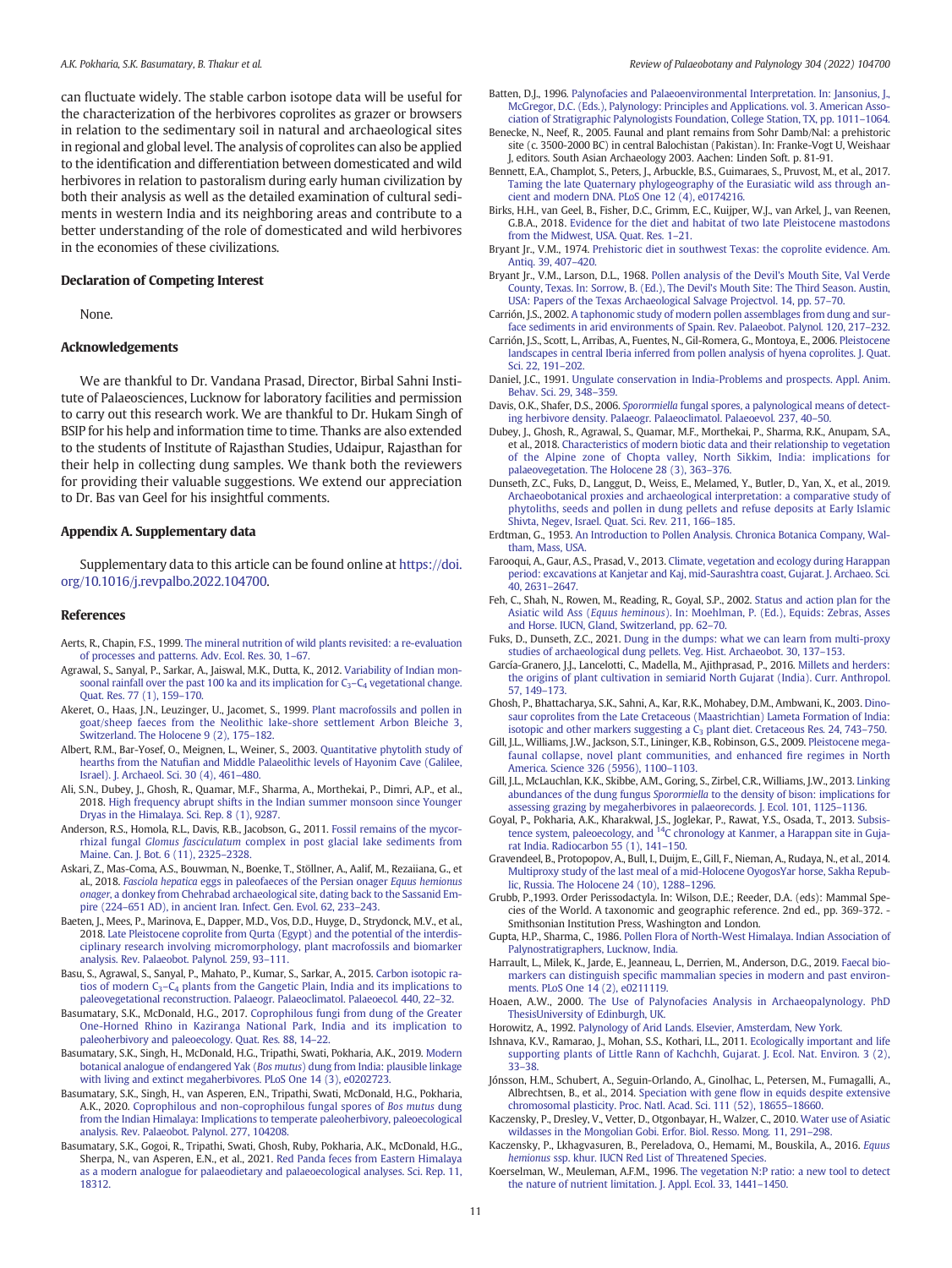- <span id="page-11-0"></span>Kroon, H., 2011. [Large herbivores may alter vegetation structure of semi-arid savannas](http://refhub.elsevier.com/S0034-6667(22)00098-7/rf0240) [through soil nutrient mediation. Oecologia 165, 1095](http://refhub.elsevier.com/S0034-6667(22)00098-7/rf0240)–1107.
- Laskar, A.H., Sharma, N., Ramesh, R., Jani, R.A., Yadav, M.G., 2010. [Paleoclimate and](http://refhub.elsevier.com/S0034-6667(22)00098-7/rf0245) [paleovegetation of Lower Narmada Basin, Gujarat, Western India, inferred from sta](http://refhub.elsevier.com/S0034-6667(22)00098-7/rf0245)[ble carbon and oxygen isotopes. Quat. Int. 227, 183](http://refhub.elsevier.com/S0034-6667(22)00098-7/rf0245)–189.
- Levick, S., Rogers, K., 2008. Patch and species specifi[c responses of savanna woody vege](http://refhub.elsevier.com/S0034-6667(22)00098-7/rf0250)[tation to browser exclusion. Biol. Conserv. 141, 489](http://refhub.elsevier.com/S0034-6667(22)00098-7/rf0250)–498.
- Madella, M., Alexandre, A., Ball, T., 2005. [International code for phytolith nomenclature](http://refhub.elsevier.com/S0034-6667(22)00098-7/rf0255) [1.0. Ann. Bot](http://refhub.elsevier.com/S0034-6667(22)00098-7/rf0255). 96, 253–260.
- Marinova, E., Ryan, P., Van Neer, W., Friedman, R., 2013. [Animal dung from arid environ](http://refhub.elsevier.com/S0034-6667(22)00098-7/rf0260)[ments and archaeobotanical methodologies for its analysis: an example from animal](http://refhub.elsevier.com/S0034-6667(22)00098-7/rf0260) [burials of the Predynastic elite cemetery HK6 at Hierakonpolis, Egypt. J. Environ.](http://refhub.elsevier.com/S0034-6667(22)00098-7/rf0260) [Archaeol. 18 \(1\), 58](http://refhub.elsevier.com/S0034-6667(22)00098-7/rf0260)–71.
- Martin, A.C., Barkely, W.D., 1961. Seed Identifi[cation Manual. University of California](http://refhub.elsevier.com/S0034-6667(22)00098-7/rf0265) [Press.](http://refhub.elsevier.com/S0034-6667(22)00098-7/rf0265)
- Medeanic, S., Silva, M.B., 2010. [Indicative value of non-pollen palynomorphs \(NPPs\) and](http://refhub.elsevier.com/S0034-6667(22)00098-7/rf0270) [palynofacies for palaeoreconstructions: Holocene Peat, Brazil. Int. J. Coal Geol. 84](http://refhub.elsevier.com/S0034-6667(22)00098-7/rf0270)  $(3-4)$ , 248–257.
- Mulholland, S.C., Rapp, G., 1992. A morphological classifi[cation of grass silica-bodies. In:](http://refhub.elsevier.com/S0034-6667(22)00098-7/rf0275) [Rapp, G., Mulholland, S.C. \(Eds.\), Phytolith Systematics. Advances in Archaeological](http://refhub.elsevier.com/S0034-6667(22)00098-7/rf0275) [and Museum Science. vol. 1. Springer, Boston, MA, pp. 65](http://refhub.elsevier.com/S0034-6667(22)00098-7/rf0275)–89.
- Musil, A., 1963. Identification of Crop and Weed Seeds, Agriculture Handbook No. 219. US Department of Agriculture, Washington, DC.
- Nayar, T.S., 1990. [Pollen Flora of Maharashtra State, India. Today and Tomorrow](http://refhub.elsevier.com/S0034-6667(22)00098-7/rf0280)'s Printers [& Publishers, New Delhi, India](http://refhub.elsevier.com/S0034-6667(22)00098-7/rf0280).
- Noble, D., 1969. [The Mesopotamian Onager as a draught animal. In: Ucko, P.J., Dimbleby,](http://refhub.elsevier.com/S0034-6667(22)00098-7/rf0285) [G.W. \(Eds.\), The Domestication and Exploitation of Plants and Animals. Aldine Pub](http://refhub.elsevier.com/S0034-6667(22)00098-7/rf0285)[lishing Company, Chicago](http://refhub.elsevier.com/S0034-6667(22)00098-7/rf0285).
- Pandey, R.P., 2008. [Studies on Phytodiversity of Little Rann of Kachchh with special refer](http://refhub.elsevier.com/S0034-6667(22)00098-7/rf9101)[ence to Wild Ass Sanctuary. Gujarat. Bull. Bot. Surv. India 50 \(1-4\), 39](http://refhub.elsevier.com/S0034-6667(22)00098-7/rf9101)–50.
- Pasha, S.V., Satish, K.V., Reddy, C.S., Jha, C.S., 2015. [Massive invasion of mesquite \(](http://refhub.elsevier.com/S0034-6667(22)00098-7/rf0295)Prosopis juliflora[\). Nat. Acad. Sci. Lett](http://refhub.elsevier.com/S0034-6667(22)00098-7/rf0295). 38, 271–273.
- Patel, A.K., 2009. [Occupational histories, settlements, and subsistence in Western India:](http://refhub.elsevier.com/S0034-6667(22)00098-7/rf0300) [what bones and genes can tell us about the origins and spread of pastoralism?](http://refhub.elsevier.com/S0034-6667(22)00098-7/rf0300) [Anthropozoologica 44 \(1\), 173](http://refhub.elsevier.com/S0034-6667(22)00098-7/rf0300)–188.
- Pearson, S., Betancourt, J.L., 2002. [Understanding arid environments using fossil rodent](http://refhub.elsevier.com/S0034-6667(22)00098-7/rf0305) [middens. J. Arid Environ. 50, 499](http://refhub.elsevier.com/S0034-6667(22)00098-7/rf0305)–511.
- Piperno, D.R., 2006. [Phytoliths: A Comprehensive Guide for Archaeologists and Paleoecol](http://refhub.elsevier.com/S0034-6667(22)00098-7/rf9102)[ogists. Rowman. Altamira.](http://refhub.elsevier.com/S0034-6667(22)00098-7/rf9102)
- Pocknall, D.T., Beggs, J.M., 1990. [Palynofacies as a tool for the interpretation of deposi](http://refhub.elsevier.com/S0034-6667(22)00098-7/rf0310)[tional environments in the Waikato and Taranaki Basins, New Zealand. Proceedings](http://refhub.elsevier.com/S0034-6667(22)00098-7/rf0310) [of the 1989 New Zealand Oil Exploration Conference, Wellington \(NZ\). Petroleum](http://refhub.elsevier.com/S0034-6667(22)00098-7/rf0310) [and Geothermal Unit, Ministry of Commerce, pp. 250](http://refhub.elsevier.com/S0034-6667(22)00098-7/rf0310)–258.
- Pokharia, A.K., Kharakwal, J.S., Rawat, Y.S., Osada, T., Nautiyal, C.M., Srivastava, A., 2011. [Archaeobotany and archaeology at Kanmer, a Harappan site in Kachchh, Gujarat: ev](http://refhub.elsevier.com/S0034-6667(22)00098-7/rf0315)[idence for adaptation in response to climatic variability. Curr. Sci](http://refhub.elsevier.com/S0034-6667(22)00098-7/rf0315). 100 (12), [1833](http://refhub.elsevier.com/S0034-6667(22)00098-7/rf0315)–1846.
- Pokharia, A.K., Agnihotri, R., Sharma, S., Bajpai, S., Nath, J., Kumaran, R.N., Negi, B.C., 2017. [Altered cropping pattern and cultural continuation with declined prosperity and ex](http://refhub.elsevier.com/S0034-6667(22)00098-7/rf0320)[treme arid event at ~4.2ka BP: evidence from an Indus archaeological site Khirsara,](http://refhub.elsevier.com/S0034-6667(22)00098-7/rf0320) [Gujarat, western India. PLoS One 0185684.](http://refhub.elsevier.com/S0034-6667(22)00098-7/rf0320)
- Pokharia, A.K., Kharakwal, J.S., Sharma, S., Spate, M., Tripathi, D., Dimri, A.P., Liu, X., et al., 2020. [Variable monsoons and human adaptations: Archaeological and palaeoenvi](http://refhub.elsevier.com/S0034-6667(22)00098-7/rf0325)[ronmental records during the last 1400 years in north-western India. The Holocene](http://refhub.elsevier.com/S0034-6667(22)00098-7/rf0325) [30 \(9\), 1332](http://refhub.elsevier.com/S0034-6667(22)00098-7/rf0325)–1344.
- Prasad, V., Phartiyal, B., Sharma, A., 2007. [Evidence of enhanced winter precipitation and](http://refhub.elsevier.com/S0034-6667(22)00098-7/rf0330) [the prevalence of a cool and dry climate during the mid to late Holocene in mainland](http://refhub.elsevier.com/S0034-6667(22)00098-7/rf0330) [Gujarat, India. The Holocene 17, 889](http://refhub.elsevier.com/S0034-6667(22)00098-7/rf0330)–896.
- Prasad, Vandana, Farooqui, Anjum, Sharma, A., Phartiyal, Binita, Chakraborty, S., Bhandari, S., Raj, R., et al., 2014. Mid–[late Holocene monsoonal variations from mainland Guja](http://refhub.elsevier.com/S0034-6667(22)00098-7/rf0335)[rat, India: a multi-proxy study for evaluating climate culture relationship. Palaeogr.](http://refhub.elsevier.com/S0034-6667(22)00098-7/rf0335) [Palaeoclimatol. Palaeoecol. 397, 38](http://refhub.elsevier.com/S0034-6667(22)00098-7/rf0335)–51.
- Pyankov, V.I., Gunin, P.D., Tsoog, S., Black, C.C., 2000. C<sub>4</sub> [plants in the vegetation of](http://refhub.elsevier.com/S0034-6667(22)00098-7/rf0340) [Mongolia: their natural occurrence and geographical distribution in relation to cli](http://refhub.elsevier.com/S0034-6667(22)00098-7/rf0340)[mate. Oecologia 123, 15](http://refhub.elsevier.com/S0034-6667(22)00098-7/rf0340)–31.
- Rawlence, N.J., Wood, J.R., Bocherens, H., Rogers, K.M., 2016. [Dietary interpretations for](http://refhub.elsevier.com/S0034-6667(22)00098-7/rf0345) [extinct megafauna using coprolites, intestinal contents and stable isotopes: Compli](http://refhub.elsevier.com/S0034-6667(22)00098-7/rf0345)[mentary or contradictory? Quat. Sci. Rev](http://refhub.elsevier.com/S0034-6667(22)00098-7/rf0345). 142, 173–178.
- Ripple, W.J., Newsome, T.M., Wolf, C., Dirzo, R., Everatt, K.T., Galetti, M., Hayward, M.W., et al., 2015. Collapse of the world'[s largest herbivores. Sci. Adv. 1, e1400103](http://refhub.elsevier.com/S0034-6667(22)00098-7/rf0350).
- Riskind, D.H., 1970. [Pollen analysis of human coprolites from Parida Cave. In: Alexander,](http://refhub.elsevier.com/S0034-6667(22)00098-7/rf0355) [B. \(Ed.\), Archaeological Excavations at Parida Cave, Val Verde County, Texas. Austin,](http://refhub.elsevier.com/S0034-6667(22)00098-7/rf0355) [USA: Papers of the Archaeological Salvage Project. vol. 19, pp. 89](http://refhub.elsevier.com/S0034-6667(22)00098-7/rf0355)–101.
- Roncaglia, L., 2004. [Palynofacies analysis and organic-walled dino](http://refhub.elsevier.com/S0034-6667(22)00098-7/rf0360)flagellate cysts as indi[cators of palaeo-hydrographic changes: an example from Holocene sediments in](http://refhub.elsevier.com/S0034-6667(22)00098-7/rf0360) [Skalafjord, Faroe Islands. Mar. Micropaleontol. 50, 21](http://refhub.elsevier.com/S0034-6667(22)00098-7/rf0360)–42.
- Rutunno, R., Marcuriam, Florenzano, A., Zerboni, A., di Lernia, S., 2019. [Coprolite from rock](http://refhub.elsevier.com/S0034-6667(22)00098-7/rf0365) shelter: hunter-gatherers "herding" [Barbary sheep in the early Holocene Sahara.](http://refhub.elsevier.com/S0034-6667(22)00098-7/rf0365) [J. Afr. Archaeol](http://refhub.elsevier.com/S0034-6667(22)00098-7/rf0365). 17, 76–94.
- Schelvis, J., 1992. The identifi[cation of archaeological dung deposits on the basis of re](http://refhub.elsevier.com/S0034-6667(22)00098-7/rf0370)[mains of predatory mites \(Acari; Gamasida\). J. Archaeol. Sci. 19, 677](http://refhub.elsevier.com/S0034-6667(22)00098-7/rf0370)–682.
- Scott, L., Bousman, C.B., 1990. [Palynological analysis of hyrax middens from Southern](http://refhub.elsevier.com/S0034-6667(22)00098-7/rf0375) [Africa. Palaeogr. Palaeoclimatol. Palaeoecol. 76, 367](http://refhub.elsevier.com/S0034-6667(22)00098-7/rf0375)–379.
- Scott, L., Cooremans, B., 1992. [Pollen in recent](http://refhub.elsevier.com/S0034-6667(22)00098-7/rf0380) Procavia (Hyrax), Petromus (Dassie Rat) [and bird dung in South Africa. J. Biogeogr. 19 \(2\), 205](http://refhub.elsevier.com/S0034-6667(22)00098-7/rf0380)–215.
- Scott, L., Vogel, J.C., 2000. [Evidence for environmental conditions during the last 20000](http://refhub.elsevier.com/S0034-6667(22)00098-7/rf0385) [years](http://refhub.elsevier.com/S0034-6667(22)00098-7/rf0385) [in](http://refhub.elsevier.com/S0034-6667(22)00098-7/rf0385) [Southern](http://refhub.elsevier.com/S0034-6667(22)00098-7/rf0385) [Africa](http://refhub.elsevier.com/S0034-6667(22)00098-7/rf0385) [from](http://refhub.elsevier.com/S0034-6667(22)00098-7/rf0385) <sup>13</sup>[C in fossil hyrax dung. Glob. Planet. Change 26,](http://refhub.elsevier.com/S0034-6667(22)00098-7/rf0385) [207](http://refhub.elsevier.com/S0034-6667(22)00098-7/rf0385)–215.
- Scott, L., Marais, E., Brook, G.A., 2004. [Fossil hyrax dung and evidence of Late Pleistocene](http://refhub.elsevier.com/S0034-6667(22)00098-7/rf0390) [and Holocene vegetation types in the Namib Desert. J. Quat. Sci](http://refhub.elsevier.com/S0034-6667(22)00098-7/rf0390). 19, 1–4.
- Scott, L., Sobol, M., Neumann, F.H., Gil Romera, G., Fernández-Jalvo, Y., Bousman, C.B., Horwitz, L.K., van Aardt, A.C., 2022. [Late Quaternary palaeoenvironments in the cen](http://refhub.elsevier.com/S0034-6667(22)00098-7/rf9100)[tral semi-arid region of South Africa from pollen in cave, pan, spring, stream and](http://refhub.elsevier.com/S0034-6667(22)00098-7/rf9100) [dung deposits. Quat. Int. 614, 84](http://refhub.elsevier.com/S0034-6667(22)00098-7/rf9100)–97.
- Sebag, D., Copard, Y., Di-Giovanni, C., Durand, A., Laignel, B., Ogier, S., Lallier-Verges, E., 2006. [Palynofacies as useful tool to study origins and transfers of particulate organic](http://refhub.elsevier.com/S0034-6667(22)00098-7/rf0395) [matter in recent terrestrial environments: synopsis and prospect. Earth Sci. Rev](http://refhub.elsevier.com/S0034-6667(22)00098-7/rf0395). 79, [241](http://refhub.elsevier.com/S0034-6667(22)00098-7/rf0395)–259.
- Shah, N., Quershi, Q., 2007. [Social organization and determinants of spatial distribution of](http://refhub.elsevier.com/S0034-6667(22)00098-7/rf0400) Khur (Equus hemionus khur[\). Erforschung der biologischen Ressourcen der Mongolei](http://refhub.elsevier.com/S0034-6667(22)00098-7/rf0400) [\(Halle/Saale\) 10, 189](http://refhub.elsevier.com/S0034-6667(22)00098-7/rf0400)–200.
- Shahack-Gross, R., 2011. [Herbivorous livestock dung: formation, taphonomy, method for](http://refhub.elsevier.com/S0034-6667(22)00098-7/rf0405) identifi[cation, and archaeological signi](http://refhub.elsevier.com/S0034-6667(22)00098-7/rf0405)ficance. J. Archaeol. Sci. 38, 205–218.
- Smilauer, P., Leps, J., 2014. Multivariate Analysis of Ecological Data using CANOCO. , p. 5 https://doi.org/10.1017/cbo9781139627061.
- Singh, G., Chopra, S.K., Singh, A.B., 1973. [Pollen-rain from the vegetation of northwest](http://refhub.elsevier.com/S0034-6667(22)00098-7/rf0410) [India. New Phytol. 72, 191](http://refhub.elsevier.com/S0034-6667(22)00098-7/rf0410)–206.
- Sinha, B.C., Goyal, S.P., 2006. [Fuelwood plantation of](http://refhub.elsevier.com/S0034-6667(22)00098-7/rf0415) Prosopis juliflora and its impact on the habitat of Indian wild ass, Equus heminous khur [in Little Rann of Kachchh, Gujarat.](http://refhub.elsevier.com/S0034-6667(22)00098-7/rf0415) [Ann. Forest](http://refhub.elsevier.com/S0034-6667(22)00098-7/rf0415). 14 (2), 350–354.
- Sinha, B.C., Goyal, S.P., Krauseman, P.R., 2009. [How the use of mesquite impacts grass](http://refhub.elsevier.com/S0034-6667(22)00098-7/rf0420) [availability, Wild Ass Sanctuary, India. Desert Plants 25 \(2\), 3](http://refhub.elsevier.com/S0034-6667(22)00098-7/rf0420)–9.
- Smith, A., Proctor, Hart, T.C., Stein, G.J., 2019. [The burning issue of dung in](http://refhub.elsevier.com/S0034-6667(22)00098-7/rf0425) [archaeobotanical samples: a case study integrating macro-botanical remains, spher](http://refhub.elsevier.com/S0034-6667(22)00098-7/rf0425)[ulites, and phytoliths to assess sample origin and fuel use at Tell Zeidan, Syria. Veg.](http://refhub.elsevier.com/S0034-6667(22)00098-7/rf0425) [Hist. Archaeobot](http://refhub.elsevier.com/S0034-6667(22)00098-7/rf0425). 28, 229–246.
- Stubbe, A., Stubbe, M., Batsajchan, N., Samjaa, R., Doržderem, S., 2005. [First results of wild](http://refhub.elsevier.com/S0034-6667(22)00098-7/rf0430) [ass research in the South Gobi Aymag/Mongolia in 2003 and 2004. Erfor. Biol. Resso.](http://refhub.elsevier.com/S0034-6667(22)00098-7/rf0430) [Mong. 9, 107](http://refhub.elsevier.com/S0034-6667(22)00098-7/rf0430)–120.
- Sturm, M.B., Ganbaatar, O., Voigtand, C.C., Kaczensky, P., 2017. [Sequential stable isotope](http://refhub.elsevier.com/S0034-6667(22)00098-7/rf0435) [analysis reveals differences in dietary history of three sympatric equid species in](http://refhub.elsevier.com/S0034-6667(22)00098-7/rf0435) [the Mongolian Gobi. J. Appl. Ecol. 54, 1110](http://refhub.elsevier.com/S0034-6667(22)00098-7/rf0435)–1119.
- Thakuri, N.G., Badam, G.L., Varade, A.M., 2018. [Additional Quaternary faunal remains from](http://refhub.elsevier.com/S0034-6667(22)00098-7/rf0440) the Middle–[Late Pleistocene deposits of Purna Alluvial Basin, Maharashtra, Central](http://refhub.elsevier.com/S0034-6667(22)00098-7/rf0440) [India. Curr. Sci. 114 \(7\), 1402](http://refhub.elsevier.com/S0034-6667(22)00098-7/rf0440)–1406.
- Thomas, P.K., Joglekar, P.P., Deshpande, A., Mukherjee, Pawankar, S.J., 2015. [Harappan](http://refhub.elsevier.com/S0034-6667(22)00098-7/rf0210) [subsistence patterns with special reference to Shikarpur, a Harappan Site in Gujarat.](http://refhub.elsevier.com/S0034-6667(22)00098-7/rf0210) [Man Environ XX \(2\), 33](http://refhub.elsevier.com/S0034-6667(22)00098-7/rf0210)–41.
- Traverse, A., 1994. [Sedimentation of Organic Particles. Cambridge University Press, p. 557.](http://refhub.elsevier.com/S0034-6667(22)00098-7/rf0445)
- Tripathi, S., Basumatary, S.K., Singh, Y.R., McDonald, H.G., Tripathi, D., Singh, L.J., 2019. [Multiproxy studies on dung of endangered Sangai \(](http://refhub.elsevier.com/S0034-6667(22)00098-7/rf0450)Rucervus eldii eldii) and Hog deer (Axis porcinus[\) from Manipur, India: implications for paleoherbivory and paleo](http://refhub.elsevier.com/S0034-6667(22)00098-7/rf0450)[ecology. Rev. Palaeobot. Palynol. 263, 85](http://refhub.elsevier.com/S0034-6667(22)00098-7/rf0450)–103.
- Twiss, P.C., Suess, E., Smith, R.M., 1969. Morphological classifi[cation of grass Phytoliths 1.](http://refhub.elsevier.com/S0034-6667(22)00098-7/rf0455) [Soil Sci. Soc. Amer. J.33, 109](http://refhub.elsevier.com/S0034-6667(22)00098-7/rf0455)–115.
- Tyson, R.V., 1995. Sedimentary organic matter. [Organic facies and palynofacies. Chapman](http://refhub.elsevier.com/S0034-6667(22)00098-7/rf0460) [and Hall, London](http://refhub.elsevier.com/S0034-6667(22)00098-7/rf0460).
- Van Asperen, E.N., Perrotti, A., Baker, A., 2021. [Coprophilous fungal spores: NPPs for the](http://refhub.elsevier.com/S0034-6667(22)00098-7/rf0465) [study of past megaherbivores. In: Marret, F., O](http://refhub.elsevier.com/S0034-6667(22)00098-7/rf0465)'Keefe, J., Osterloff, P., Pound, M., [Shumilovskikh, L. \(Eds.\), Applications of Non-Pollen Palynomorphs: From Palaeoen](http://refhub.elsevier.com/S0034-6667(22)00098-7/rf0465)[vironmental Reconstructions to Biostratigraphy. The Geological Society, London, Spe](http://refhub.elsevier.com/S0034-6667(22)00098-7/rf0465)[cial Publicationsvol. 511, pp. 245](http://refhub.elsevier.com/S0034-6667(22)00098-7/rf0465)–267.
- Van der Waal, C., Kool, A., Meijer, S.S., Kohi, E., Heitkoing, I.M., de Boer, W.F., van Langevelde, F., et al., 2008. [The ecological implications of a Yakutian mammoth's](http://refhub.elsevier.com/S0034-6667(22)00098-7/rf0470) [last meal. Quat. Res](http://refhub.elsevier.com/S0034-6667(22)00098-7/rf0470). 69, 361–376.
- Van der Waal, C., Kool, A., Meijer, S.S., Kohi, E., Heitkönig, I.M.A., de Boer, W.F., van Langevelde, F., et al., 2011. [Large herbivores may alter vegetation structure of semi](http://refhub.elsevier.com/S0034-6667(22)00098-7/rf0475)[arid savannas through soil nutrient mediation. Oecologia 165, 1095](http://refhub.elsevier.com/S0034-6667(22)00098-7/rf0475)–1107.
- Van Geel, B., 1978. [A palaeoecological study of Holocene peat bog sections in Germany](http://refhub.elsevier.com/S0034-6667(22)00098-7/rf0480) [and the Netherlands, based on the analysis of pollen, spores and macro- and micro](http://refhub.elsevier.com/S0034-6667(22)00098-7/rf0480)[scopic remains of fungi, algae, cormophytes and animals. Rev. Palaeobot. Palynol.](http://refhub.elsevier.com/S0034-6667(22)00098-7/rf0480) [25, 1](http://refhub.elsevier.com/S0034-6667(22)00098-7/rf0480)–120.
- Van Geel, B., Aptroot, A., 2006. [Fossil Ascomycetes in Quaternary deposits. Nova Hedwigia](http://refhub.elsevier.com/S0034-6667(22)00098-7/rf0485) [82, 313](http://refhub.elsevier.com/S0034-6667(22)00098-7/rf0485)–329.
- Van Geel, B., Buurman, J., Brinkkemper, O., Schelvis, J., Aptroot, A., Vanreenen, G., Hakbijl, T., 2003. [Environmental reconstruction of a Roman period settlement site in Uitgeest](http://refhub.elsevier.com/S0034-6667(22)00098-7/rf0490) [\(The Netherland\), with special reference to coprophilous fungi. J. Archaeol. Sci. 30,](http://refhub.elsevier.com/S0034-6667(22)00098-7/rf0490) [873](http://refhub.elsevier.com/S0034-6667(22)00098-7/rf0490)–883.
- Van Geel, B., Langeveld, B.W., Mol, D., van der Knaap, P.W.O., van Leeuwen, J.F.N., 2019. Pollen and spores from molar folds refl[ect food choice of late Pleistocene and Early](http://refhub.elsevier.com/S0034-6667(22)00098-7/rf0495) [Holocene herbivores in The Netherlands and the adjacent North Sea area. Quat. Sci.](http://refhub.elsevier.com/S0034-6667(22)00098-7/rf0495) Rev. [225, 106030](http://refhub.elsevier.com/S0034-6667(22)00098-7/rf0495).
- Velazquez, N.J., Burry, L.S., 2012. [Palynological analysis of Lama guanicoe modern feces](http://refhub.elsevier.com/S0034-6667(22)00098-7/rf0500) [and its importance for the study of coprolites from Patagonia, Argentina. Rev.](http://refhub.elsevier.com/S0034-6667(22)00098-7/rf0500) [Palaeobot. Palynol](http://refhub.elsevier.com/S0034-6667(22)00098-7/rf0500). 184, 14–23.
- Wagner, G.J., Wang, E., Shepherd, R.W., 2004. [New approaches for studying and exploiting](http://refhub.elsevier.com/S0034-6667(22)00098-7/rf0505) [an old protuberance, the plant trichome. Ann. Bot. 93, 3](http://refhub.elsevier.com/S0034-6667(22)00098-7/rf0505)–11.